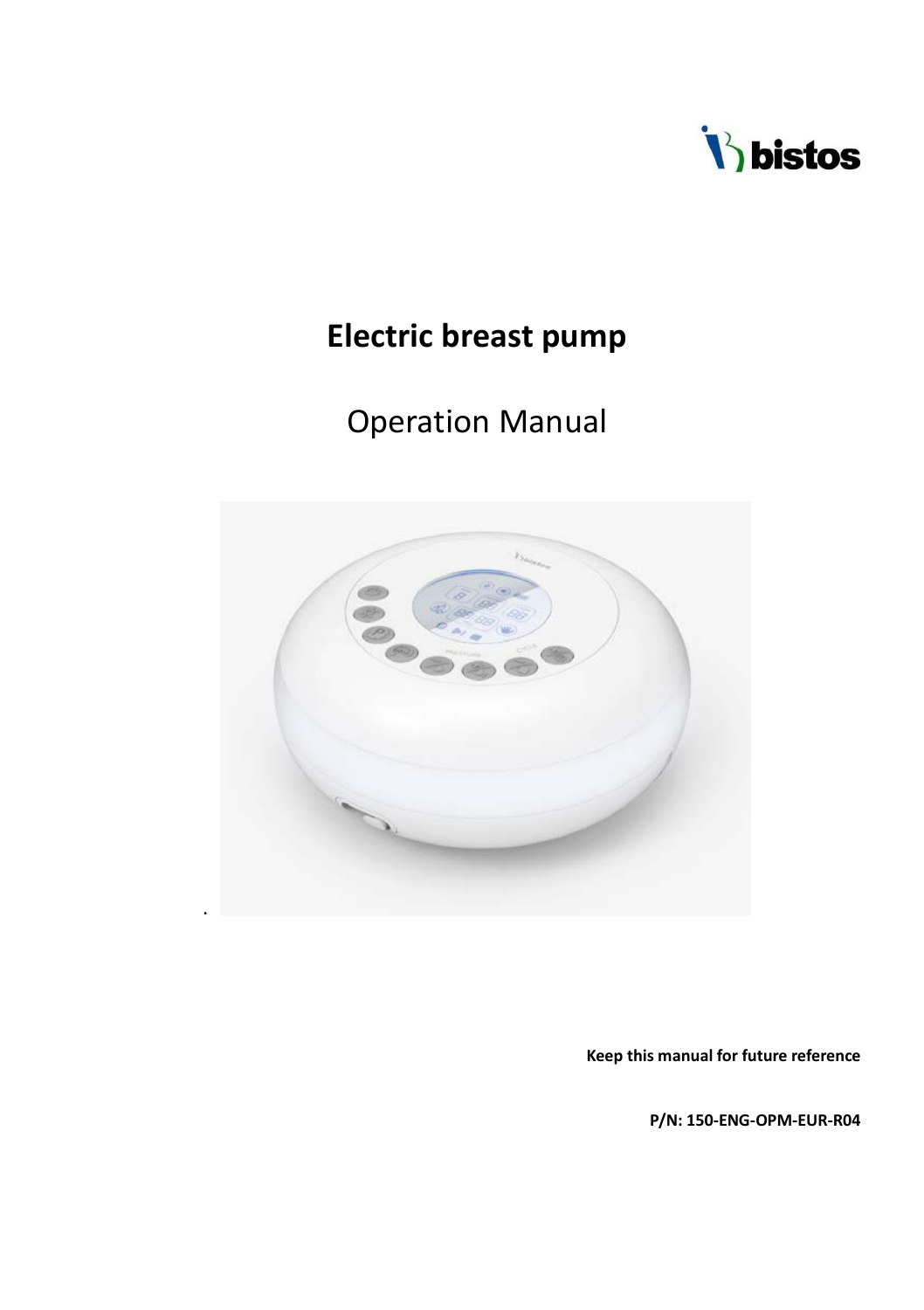# *Proprietary Material*

Information and descriptions contained in this manual are the property of Bistos Co., Ltd. and may not be copied, reproduced, disseminated, or distributed without express written permission from Bistos Co., Ltd.

Information furnished by Bistos Co., Ltd is believed to be accurate and reliable. However, no responsibility is assumed by Bistos for its use, or any infringements of patents or other rights of third parties that may result from its use. No license is granted by implication or otherwise under any patent or patent rights of Bistos Co., Ltd.

The information contained herein is subjects to change without notice.

Prepared by:

Bistos Co., Ltd. 7<sup>th</sup> FL., A Bldg., Woolim Lions Valley 5-cha, 302, Galmachi-ro, Jungwon-gu, Seongnam-si, Gyeonggi-do, Korea

Telephone: +82 31 750 0340 Fax: +82 31 750 0344

Revision R04 April, 2020

Printed in Korea Copyright © Bistos Corporation 2020. All rights reserved.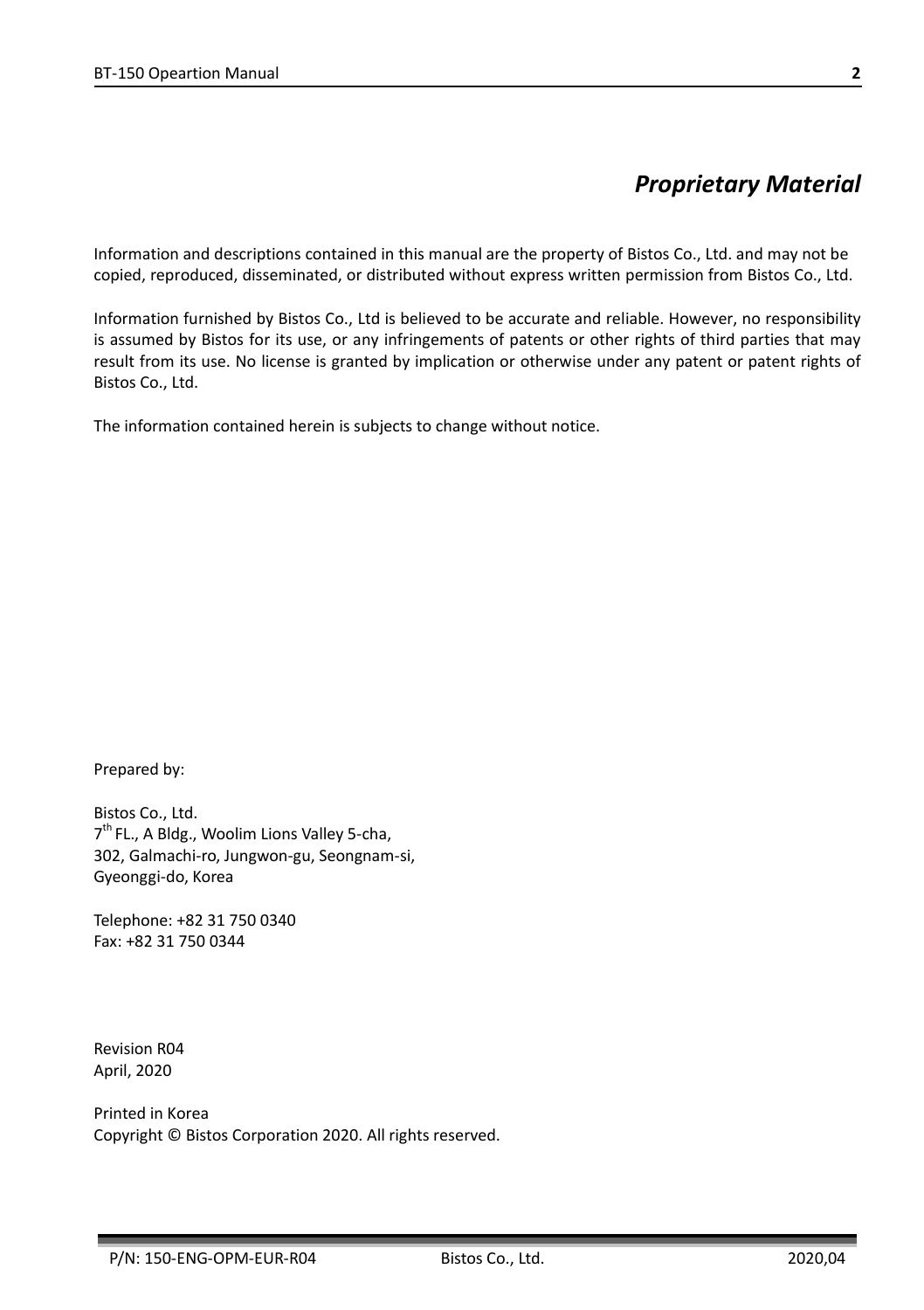# **Table of Contents**

| 1. |                                                                                               |  |
|----|-----------------------------------------------------------------------------------------------|--|
|    |                                                                                               |  |
|    |                                                                                               |  |
|    |                                                                                               |  |
| 2. |                                                                                               |  |
| З. |                                                                                               |  |
|    |                                                                                               |  |
|    |                                                                                               |  |
|    |                                                                                               |  |
|    |                                                                                               |  |
|    |                                                                                               |  |
| 4. |                                                                                               |  |
|    |                                                                                               |  |
|    |                                                                                               |  |
| 5. |                                                                                               |  |
|    |                                                                                               |  |
|    |                                                                                               |  |
| 6. |                                                                                               |  |
|    |                                                                                               |  |
|    |                                                                                               |  |
|    |                                                                                               |  |
|    | - Guide to storing fresh breastmilk for use with healthy full-term infants ----------------16 |  |
|    |                                                                                               |  |
| 7. |                                                                                               |  |
| 8. |                                                                                               |  |
| 9. |                                                                                               |  |
|    |                                                                                               |  |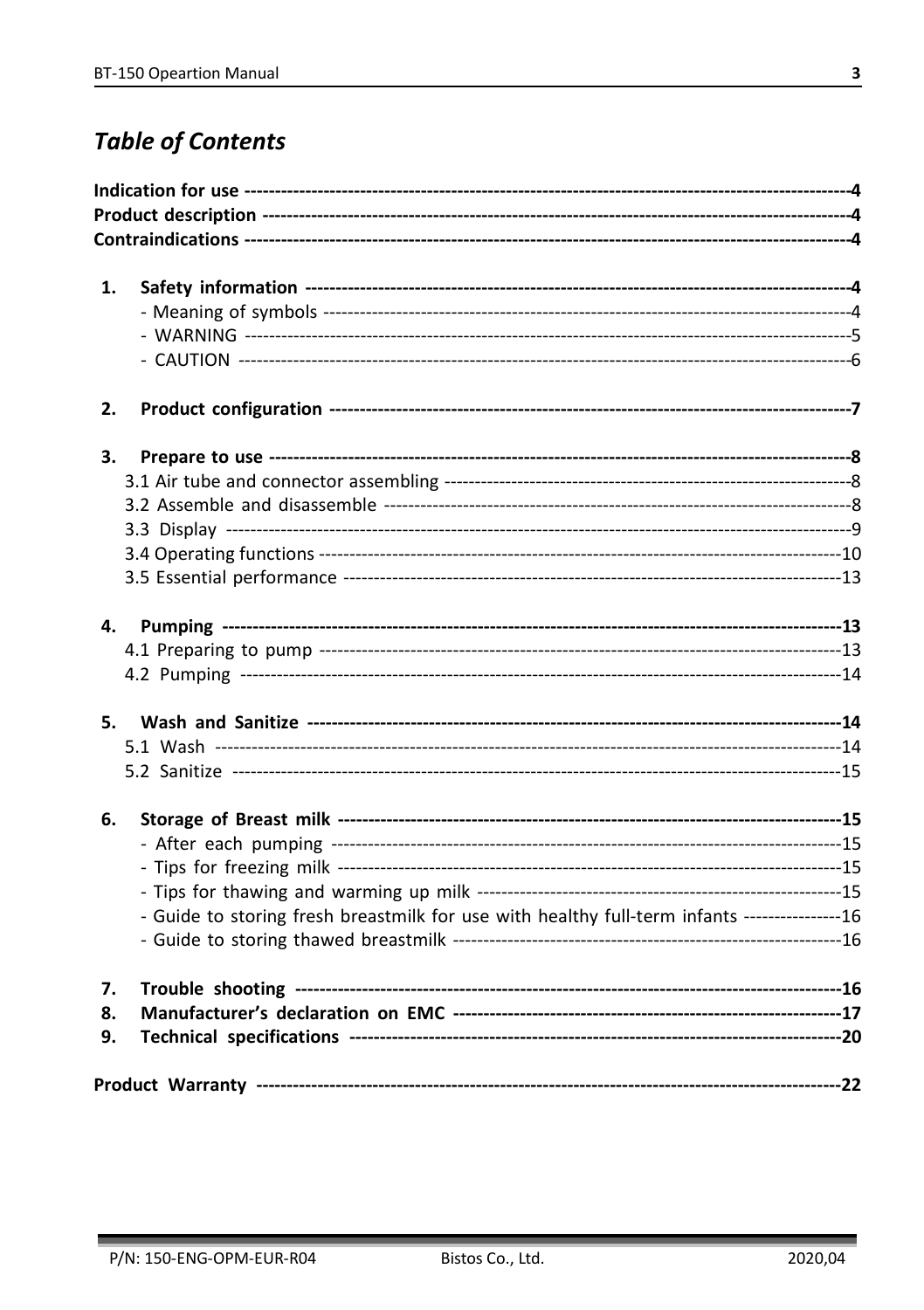#### **Intended use/population/user**

The electric breast pump is intended to be used by a lactating woman for expressing and collecting milk from her breasts.

The electric breast pump can be used to relieve engorged breasts and plugged milk ducts. (FDA, 05/04/2018, https://www.fda.gov/consumers/consumer-updates/what-know-when-buying-or-usingbreast-pump)

#### **Product description**

As the same principle with the baby sucking the mother's milk, the breast pump electronically operates the vacuum pump and applies vacuum pressure generated at that time to the breast of the mother in order to express the breast milk from the breasts to outside.

The electric breast pump is used in the home environment, which service massage and expression mode and is capable of single and double pumping.

The operating life of this breast pump is expected to be approximately 150 minutes sessions per day, for one year.

#### **Contraindications**

There are no known contraindications for the breast pump.

#### **1. Safety Information**

Before using the breast pump, read this entire manual and be fully understood and follow instructions and safety information to prevent injury.

#### **Warning symbols**

The following symbols identify all instructions that are important to safety. Failure to follow these instructions can lead to injury or damage to the breast pump. When used in conjunction with the following words, the symbols indicate:

| <b>AWARNING</b>     | A hazard of serious injury or death.              |
|---------------------|---------------------------------------------------|
| $\triangle$ Caution | A hazard of minor injury or damage to the system. |

The following symbols are placed on product, label, packing and this manual in order to stand for the information about:

|                                            | Used to identify safety information for warning.                               |  |  |  |
|--------------------------------------------|--------------------------------------------------------------------------------|--|--|--|
|                                            | Be well-known this information thoroughly before using the device.             |  |  |  |
|                                            | Used to identify safety information for caution.                               |  |  |  |
|                                            | Be well-known this information thoroughly before using the device              |  |  |  |
|                                            | Indicates the protection level against the ingress of solid object and liquid. |  |  |  |
| IP21                                       | IPX1 is protection against some falling water drops vertically.                |  |  |  |
|                                            | IP2X is protection against solid foreign object like a finger.                 |  |  |  |
|                                            | Refer to operation manual. Read manual before placing the device.              |  |  |  |
| This symbol indicates alternating current. |                                                                                |  |  |  |
|                                            | Indicates DC power supply.                                                     |  |  |  |
| Indicates the production date.             |                                                                                |  |  |  |
|                                            | Indicates the manufacturer.                                                    |  |  |  |
| SN                                         | Indicates the serial number of the device.                                     |  |  |  |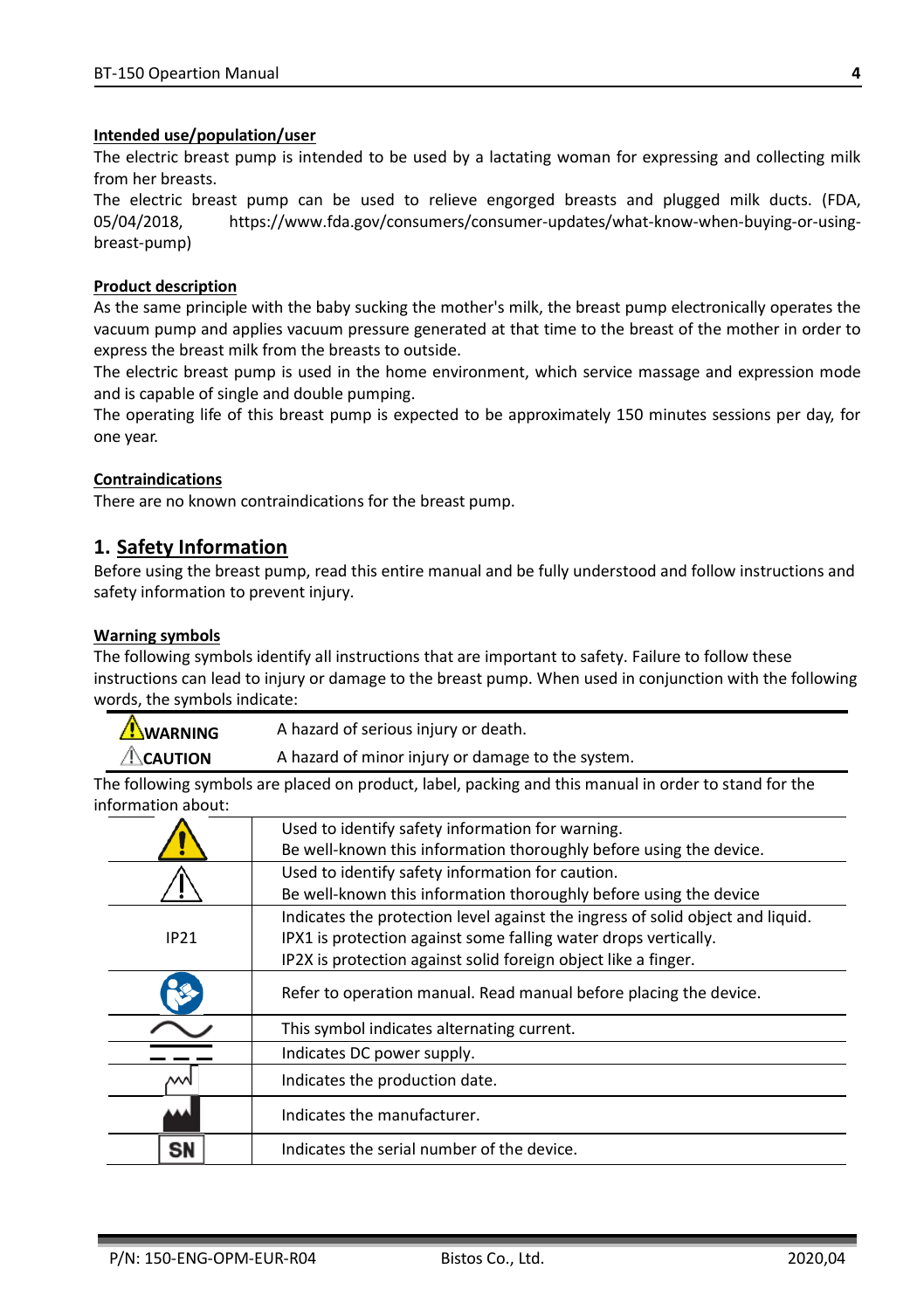| EC<br><b>REP</b>                      | Indicates the authorized representative in the European Community of<br>manufacturer.                                                                                                                                                                                                                      |
|---------------------------------------|------------------------------------------------------------------------------------------------------------------------------------------------------------------------------------------------------------------------------------------------------------------------------------------------------------|
| <b>REF</b>                            | Indicates a reference number.                                                                                                                                                                                                                                                                              |
|                                       | This symbol indicates that the power adaptor is a class II device.                                                                                                                                                                                                                                         |
|                                       | Indicates the BF applied part.<br>It is applicable to Funnel, Funnel block, Air tube, Diaphragm Top, Diaphragm<br>bottom and Bottle.                                                                                                                                                                       |
|                                       | Indicates to keep the device dry.                                                                                                                                                                                                                                                                          |
|                                       | Indicates the medical device that can be broken or damaged if not handled<br>carefully.                                                                                                                                                                                                                    |
|                                       | Indicates to keep upright                                                                                                                                                                                                                                                                                  |
|                                       | Indicates to keep the device away from sunlight.                                                                                                                                                                                                                                                           |
|                                       | Indicates the temperature limitation for transport and storage.                                                                                                                                                                                                                                            |
| %                                     | Indicates the humidity limitation for transport and storage.                                                                                                                                                                                                                                               |
|                                       | Indicates the range of atmospheric pressure to which the medical device can<br>be safely exposed for transport and storage.                                                                                                                                                                                |
|                                       | Indicates the packing material is recyclable.                                                                                                                                                                                                                                                              |
|                                       | Indicates that the device complies with part 15 of the FCC Rules. Operation is<br>subject to the following two conditions: (1) This device may not cause<br>harmful interference, and (2) this device must accept any interference<br>received, including interference that may cause undesired operation. |
| $\frac{1}{\zeta}$ C $\zeta_{_{2460}}$ | The product is in conformity with European Medical Directive 93/42/EEC.<br>This has been verified by a notified body.                                                                                                                                                                                      |

#### **Symbols on the adaptor**

| This symbol indicates that the power adaptor is a class II device. |                                                                                                                                                         |
|--------------------------------------------------------------------|---------------------------------------------------------------------------------------------------------------------------------------------------------|
|                                                                    | This symbol indicates that the power adaptor is for indoor use only.                                                                                    |
| LISTED                                                             | This symbol indicates compliance with both Canadian and U.S. component<br>requirements.<br>(Recognized Component Mark for Canada and the United States) |

# **WARNING**

- Do not touch or operate the device with wet hands to avoid electric shock.
- Do not reach for the device if it has fallen into water. Unplug the power adapter immediately from wall socket outlet.
- Only use the breast pump for its intended use as described in this manual.
- Never use while pregnant.
- The breast pump should be used with hygienic. Using second hand or rental product can cause cross contamination.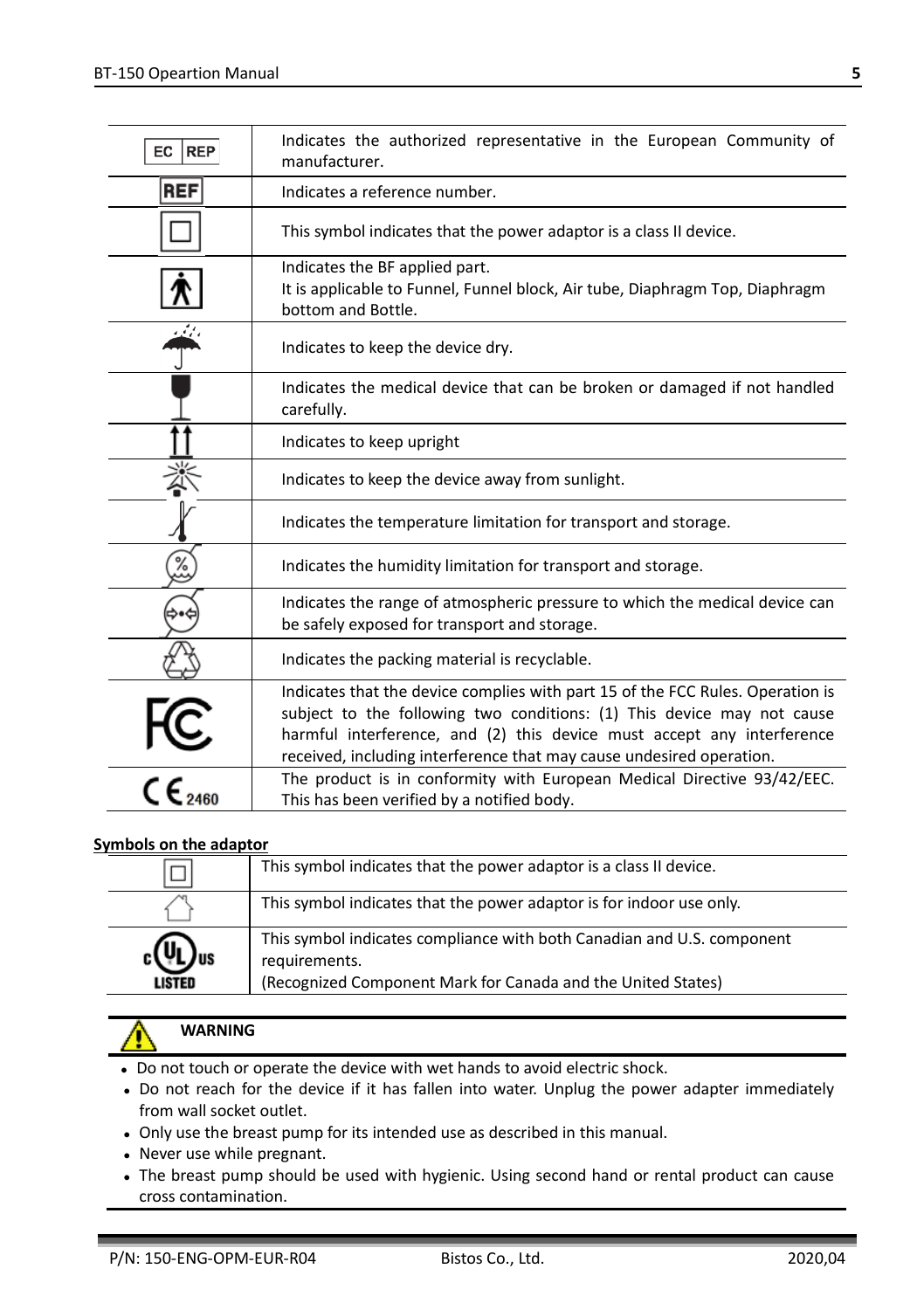- Keep away the main body from direct sunlight.
- The pump and accessories are not heat-resistant. Keep away from radiators, open frame and heated surface.
- The pump is a personal care device. Do not use the device by more than one person.
- Supervision is necessary when breast pump used in the vicinity of children or pets. And keep all components not in use out of the reach of them.
- Do not use the damaged components including power adapter.
- Never use damaged device. Before each use visually inspect the individual components for cracks, chips, tears, discoloration or deterioration. In the event that damage to the device is observed, please discontinue use until the parts have been replaced.
- Do not use in the out of range for humidity, temperature and atmospheric pressure environment than indicated in this manual.
- The electronic breast pump should not be used adjacent to or stacked with other equipment. If adjacent or stacked use is necessary, the electric breast pump should be observed to verify normal operation in the configuration in which it will be used.
- Portable RF communications equipment (including peripherals such as antenna cables and external antennas) should be used no closer than 30 cm (12 inches) to any part of the device, including cables specified by the manufacturer. Otherwise, degradation of the performance of this equipment could result.
- Do not use the device as a general suction device for other purposes except the expression of breast milk.
- Do not disassemble the device. Only the qualified service personnel who authorized by the manufacturer can open the battery compartment and replace the battery, and the battery of same model and specification should be replaced.
- The incorrect battery replacement could be caused danger such as excessive temperatures, fire or explosion.
- If the device is not used for long time, it should be stored that battery is removed. Charge the battery and store it at room temperature in low humidity.
- Use only AC/DC Adaptor supplied or appointed by Bistos Co., Ltd.

### **CAUTION**

- If you are a mother who is infected like Hepatitis B, Hepatitis C or Human Immunodeficiency Virus (HIV), pumping breastmilk will not reduce or remove the risk of transmitting the virus to your baby through your breastmilk.
- If you feel pain in your breast or nipple, turn the pump off or slide a finger between the funnel and your breast to break the suction.
- You can experience some inconvenience in the early stage of usage. If the inconvenience is persistent or injury or bleeding around the nipple appears, contact a healthcare professional or breastfeeding specialist immediately.
- For expressing breastmilk, make yourself comfortable and do not incline the bottle.
- For operating pump, connect diaphragm assay tightly to prevent the expressed milk flow into the main body.
- Clean and sanitize all compartments that come into contact with breast and milk according to this manual before and after every use.
- Disassemble and wash all parts that come in contact with the breast and breast milk immediately after use to avoid dry up of milk residue and to prevent the growth of bacteria.
- Only use drinking-quality water for washing.
- Keep dry the all components after clean and sanitize.
- Be sure that the expressed milk does not flow into the main body by checking air tube. If milk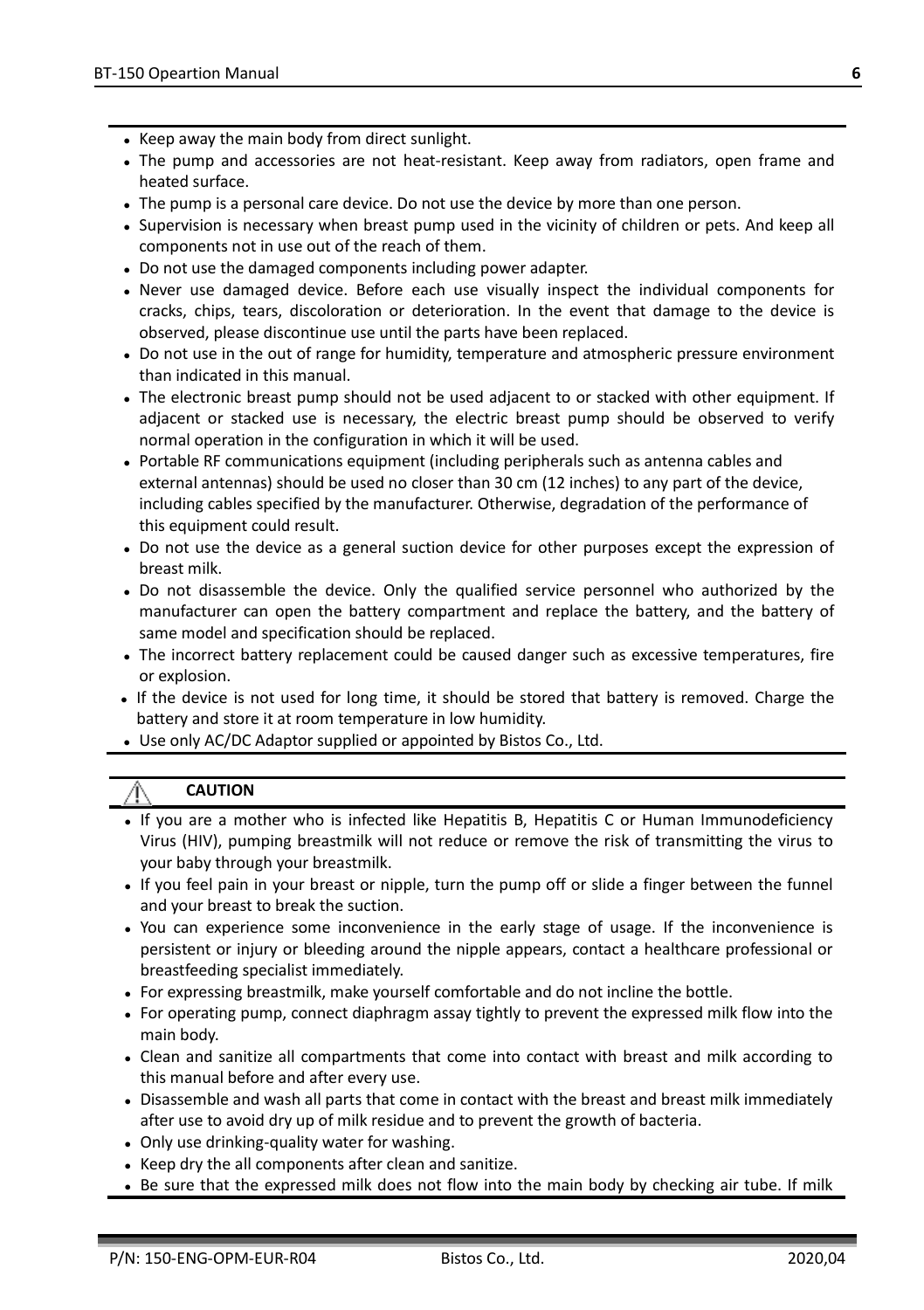flow in reverse direction, turn the power off, remove the milk from air tube or diaphragm and replace or clean as instructed this user manual.

- If milk follows in reverse direction to the main body, stop using the product immediately and call your nearest service center.
- Do not fill up the bottle to avoid backflow.
- Remove the power adapter from breast pump immediately when charging finished.
- The fuel level displayed in LCD can differ from actual battery capacity. Use breast pump with full charged battery when possible.
- Charge the battery immediately when [*Lo Bt*] displayed.
- If breast pump remain unused for a longer period of time, make sure that the battery full charged before use.
- Only authorized service personnel shall repair or replace of the device.
- Do not use outdoors, or operate where aerosol (spray) products are being used or where oxygen is being administered.
- Mobile and portable radio frequency communications equipment can affect the operation of breast pump.
- Breast pump, plastic bottles and component parts may break when dropped.
- Do not pumping while bathing or showering.
- When disposing of the device, adhere to all applicable laws regarding recycling.
- When handling package materials, abide by local waste disposal laws and regulations. Keep the packaging materials away from children.
- Properly dispose or recycle the depleted battery according to local regulations.
- Always use accessories supplied by Bistos Co., Ltd.

## **2. Product configuration**

The electric breast pump utilizes the vacuum to express the breastmilk. It is classified as a medium vacuum and intermittent suction device.

When unpacking the box, check all the following components are enclosed. *All components except main body and adapter are consumables*. The standard configuration is composed:

| <b>Name</b>  | User manual   | Power adapter       | Main Body        | Nipple             |
|--------------|---------------|---------------------|------------------|--------------------|
| <b>Shape</b> |               |                     |                  |                    |
| Qty.         |               |                     |                  |                    |
| <b>Name</b>  | Diaphragm Top | Diaphragm           | Diaphragm Bottom | Air tube connector |
| <b>Shape</b> |               |                     |                  |                    |
| Qty.         |               |                     |                  |                    |
| <b>Name</b>  | Funnel        | <b>Funnel Block</b> | Funnel cap       | Air tube/80cm      |
| <b>Shape</b> |               |                     |                  |                    |
| Qty.         |               |                     |                  |                    |
| <b>Name</b>  | Bottle/160 ml | Bottle cap          | Bottle cover     | Bottle disc        |
| <b>Shape</b> |               |                     |                  |                    |
| Qty.         |               |                     |                  |                    |

*The color of main body or components can be changed without notice but the performance characteristics*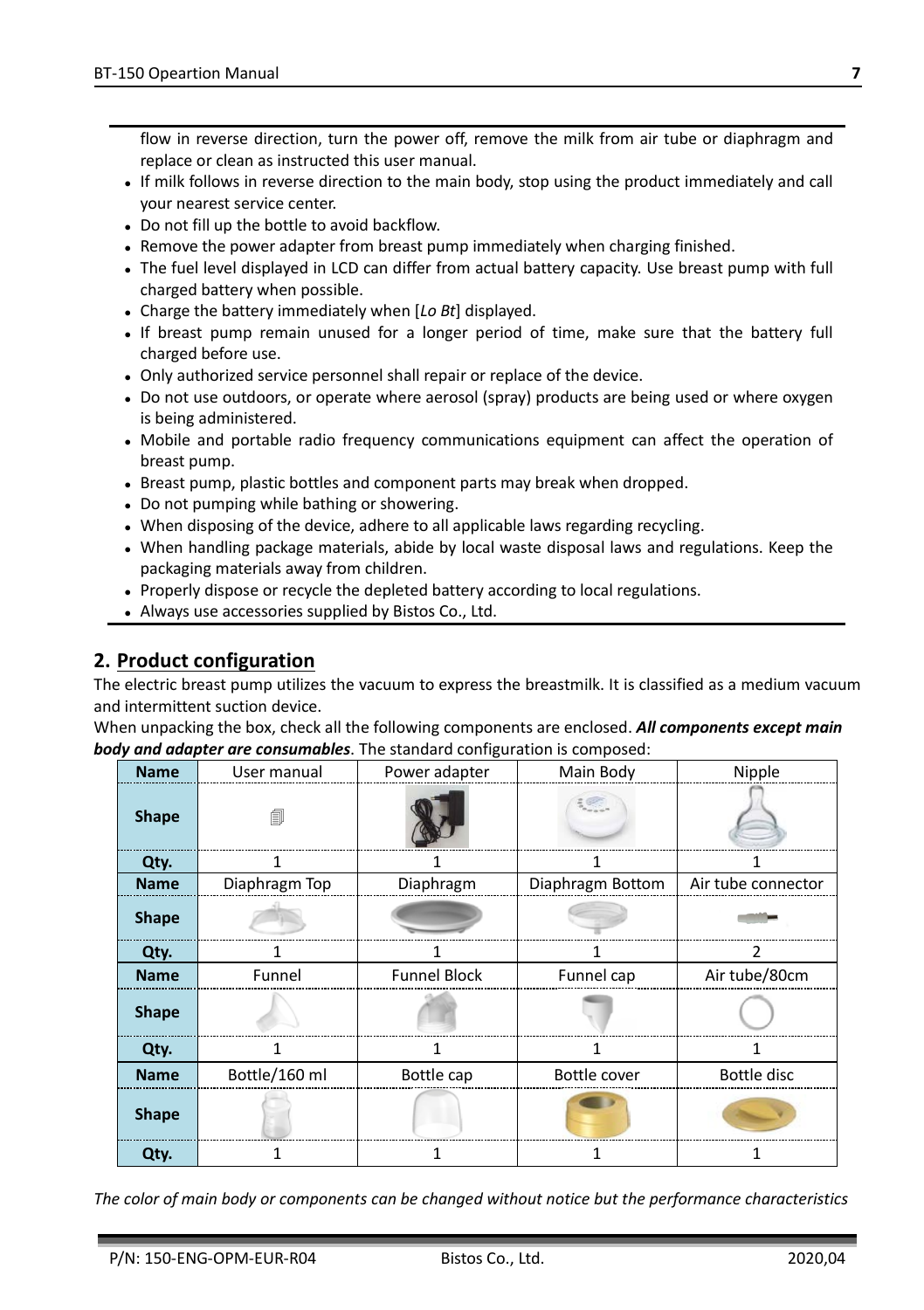*are not influenced by these changes.*

**CAUTION**

- Use Bistos original accessories only.
- Check consumable set for wear or damage before use and replace if necessary. Especially, as for the nipple, inspect before each use and pull in all directions. Throw away at the first signs of damage or weakness.
- The period of use for consumables excluding battery is recommended 1 to 3 months, but it might be different for the use environment.
- If air tube becomes moldy, discontinue use and replace it.
- Do not leave a nipple in direct sunlight or heat or disinfectant ("sterilizing solution") for longer than recommended, as this may weaken the part.
- To help maintain optimum performance, it is recommended to replace the consumables periodically.



#### **NOTE**

- Remove the protective film from the LCD window before use.
	- ① Basic tubing port: Tubing port for single pumping
	- ② Auxiliary tubing port: Tubing port for double pumping
	- ③ Port plug
	- ④ Power adapter port

### **3. Prepare to use**

#### **3.1 Air tube and connector assembling**



#### **3.2 Assemble and disassemble**





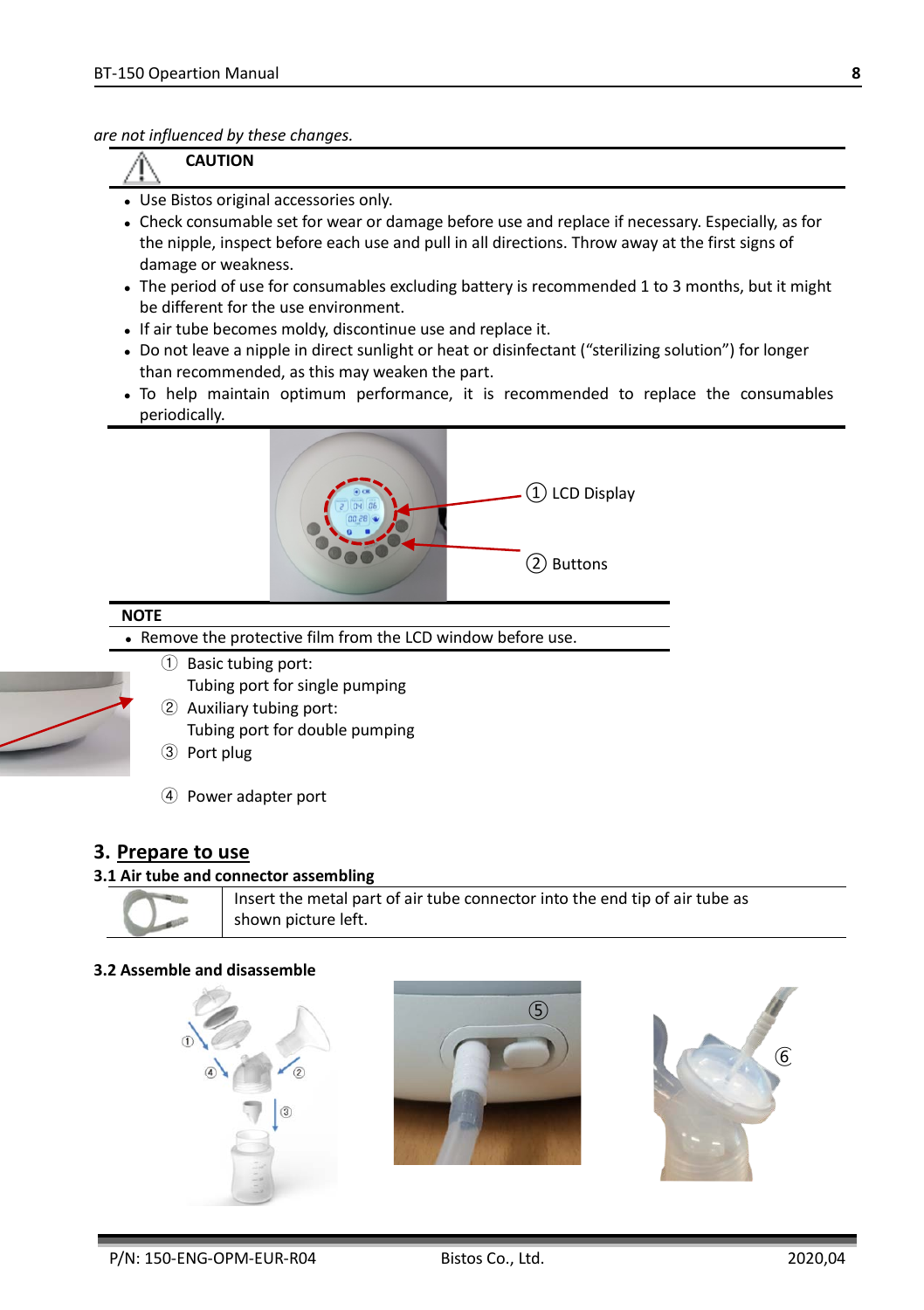- ① Place the diaphragm in the diaphragm bottom in the direction that the cross lined surface facing to bottom. Cover the diaphragm top and turn it to lock.
- ② Put the funnel to the funnel block.
- ③ Put the funnel cap beneath the funnel block. Screw bottle into the funnel assembly.
- ④ Connect the air hole of diaphragm bottom to the funnel assembly.
- ⑤ Connects the air tube to basic tubing port on main body and diaphragm top
- ⑥ Connects the air tube to the bottle block as shown in the picture.
- ⑦ To clean or storing after use, disassemble the bottle assembly in the reverse order.

#### **3.3 Display**



| Fig.     | <b>Name</b>                             | <b>Status</b>          | <b>Description</b>                                                                                                                                                                       |  |
|----------|-----------------------------------------|------------------------|------------------------------------------------------------------------------------------------------------------------------------------------------------------------------------------|--|
|          | Off<br>SINGLE expression pressure range |                        |                                                                                                                                                                                          |  |
|          | Pressure Range                          | On                     | DOUBLE expression pressure range                                                                                                                                                         |  |
|          | Adapter                                 | Off                    | Power adapter is not connected.                                                                                                                                                          |  |
|          | connection                              | On                     | Power adapter is connected.                                                                                                                                                              |  |
|          |                                         |                        | Full charged<br>$75 \approx 100 \%$                                                                                                                                                      |  |
|          |                                         |                        |                                                                                                                                                                                          |  |
|          | Battery                                 | Fuel level             | $25$ ~ 50 %                                                                                                                                                                              |  |
|          |                                         |                        | $50 - 75%$<br>$0^{\circ}$ 25 %<br>Full discharge<br>Flashing means charging needed. Shut down automatically<br>when fully discharged.<br>Displays the currently specified program number |  |
|          |                                         |                        |                                                                                                                                                                                          |  |
|          |                                         |                        |                                                                                                                                                                                          |  |
| PGM<br>8 | Program<br>number                       | On                     |                                                                                                                                                                                          |  |
| PRESSURE | Pressure                                | <b>Express</b><br>Mode | Display the pressure level from 1 to 16                                                                                                                                                  |  |
| 88       | level                                   | Massage                | The pressure level is displayed from 1 to 16, but the                                                                                                                                    |  |
|          |                                         | Mode                   | maximum pressure level is adjusted according to the cycle.                                                                                                                               |  |
| CYCLE    | Cycle                                   | <b>Express</b><br>Mode | Display the cycle level from 1 to 6                                                                                                                                                      |  |
| 88       | level                                   | Massage<br>Mode        | Display the cycle level from 1 to 3                                                                                                                                                      |  |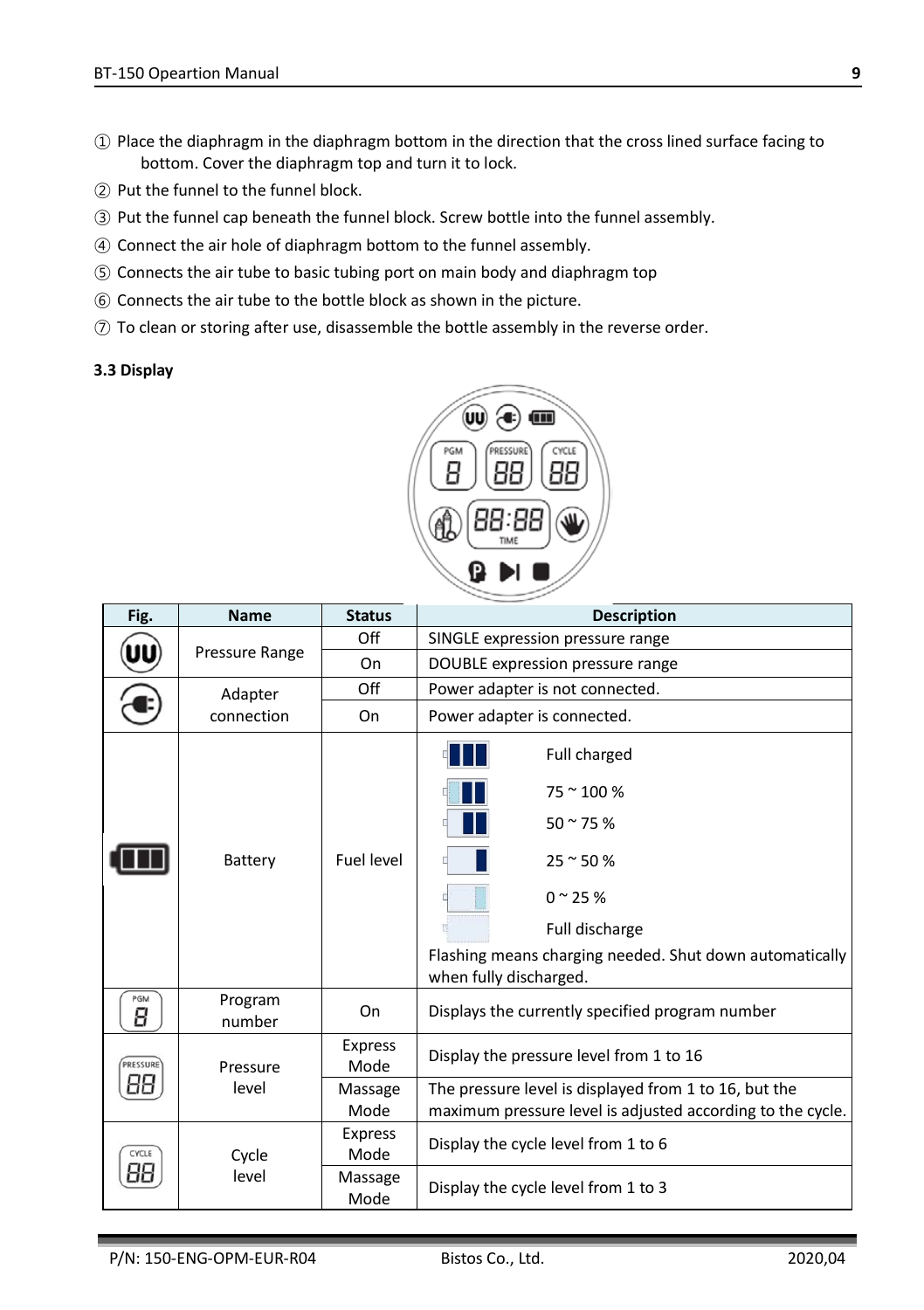|       |                             | On       | Operating in expression mode.                                                                                                                                           |
|-------|-----------------------------|----------|-------------------------------------------------------------------------------------------------------------------------------------------------------------------------|
|       | Expression mode             | Flashing | Operating in stored expression mode sequence.                                                                                                                           |
| 88:88 | Operating time              | On       | Operating time after power on. After 30 minutes, the main<br>body will turned off automatically.<br>When the battery needs to be charged, [Lo bt] will be<br>displayed. |
|       | Massage mode                | On       | Operating in massage mode                                                                                                                                               |
|       |                             | Flashing | Operating in stored massage mode sequence.                                                                                                                              |
|       | Program<br>status           | On       | There is an executable program sequence.                                                                                                                                |
|       |                             | Flashing | Currently, the program sequence is operating.                                                                                                                           |
|       | Program sequence<br>running | On       | Currently, the program sequence is playing                                                                                                                              |
|       | Program sequence<br>skip    | On       | Skips the currently playing program sequence one step. For<br>2 seconds                                                                                                 |
|       | Program sequence<br>stop    | On       | Indicates that program sequence playback is stopped.                                                                                                                    |

#### **NOTE**

 The fuel level displayed in LCD can differ from actual battery capacity. Use breast pump with full charged battery when possible.

- Charge the battery immediately when [*Lo Bt*] displayed.
- If breast pump remain unused for a longer period of time, make sure that the battery full charged before use.

#### **3.4 Operating functions**

The breast pump has two operating functions: basic massage/express function and program function to save the operating sequence. Using program function, comfortable and optimum massage/express mode, level of speed/vacuum strength/cycle, massage/express time can be saved and restored anytime.

The massage mode relatively services the light suction pressure at fast speed. And about the expression mode, it services the strong suction pressure at slow speed.

Starting the sessions for the massage mode is recommended to stimulate the breast before the milk is flowing. And during the expression, it is important to set the pump at your maximum comfort vacuum. It helps to maintain and increase milk production. Because the maximum comfort vacuum level is different by individuals, you have to find and set the proper vacuum and cycle of the expression mode by increasing the suction level gradually or starting a similar level with your previous experience. If you feel slightly uncomfortable at a certain level, decrease a level. At first, keep the session short and the suction level low. Yo can increase the settings once you are used to pumping

Type BT-150 and BT-150B are able to control by Application, HI-bebe Super for Android/iOS. Refer to the enclosed Application User Manual (document no. 150APP-ENG-OPM-EUR)

#### (1) Buttons

Several buttons have two functions. Pressing shortly will make it perform basic functions and press longer more than 2 seconds will make it perform program functions.

| <b>Button</b> | <b>Basic function</b>      | <b>Program function</b>  |
|---------------|----------------------------|--------------------------|
|               | <b>Short Press</b>         | Press & Long Hold        |
|               | Power On/Off button        | Memory start/stop button |
|               | Turn on and off the power. |                          |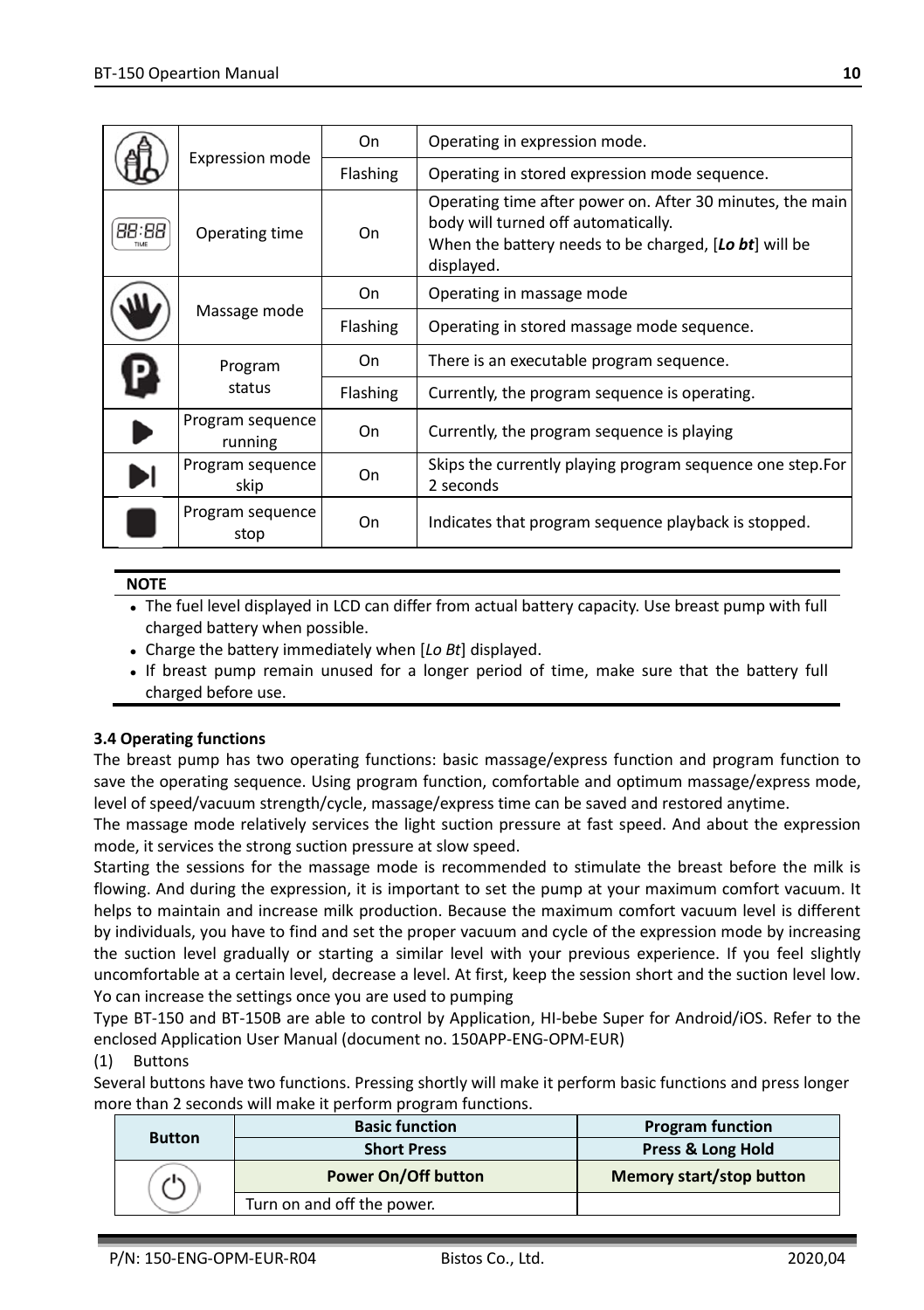| <b>Button</b> | <b>Basic function</b>                        | <b>Program function</b> |  |
|---------------|----------------------------------------------|-------------------------|--|
|               | <b>Short Press</b>                           | Press & Long Hold       |  |
|               | Lamp On/Off button                           |                         |  |
|               | Turn on, change the lamp brightness and      |                         |  |
|               | turn off the lamp                            |                         |  |
|               | When purchasing a product with a lamp        |                         |  |
|               | option, Press the lamp button on the power-  |                         |  |
|               | off pump to turn on the lamp. Each time the  |                         |  |
|               | button is pressed again, the brightness of   |                         |  |
|               | the lamp becomes bright. Press the button    |                         |  |
|               | fourth times to turn off the lamp.           |                         |  |
|               | If you purchase a product without a lamp     |                         |  |
|               | option, When you press the lamp button on    |                         |  |
|               | the power-off pump, the LCD back light       |                         |  |
|               | turns on. After that, the LCD back light     |                         |  |
|               | brightness becomes bright each time you      |                         |  |
|               | press it again, and the LCD back light turns |                         |  |
|               | off when you press the third time.           |                         |  |

| <b>Button</b><br><b>Short Press</b><br>Press & Long Hold<br><b>Change Program ID button</b><br>Start/stop program storage button<br>Button for entering the mode for setting<br>Press shortly to change the active<br>program ID which is able to check<br>the program sequence of a Program.<br>through the PGM screen.<br>Pressing this button for more than 2<br>The device stores the 8 different<br>seconds starts to save the operation<br>sequence to the Program ID number from 5<br>program IDs.<br>Program IDs from 1 to 4 are provided<br>to 8 currently displayed on the LCD screen.<br>default<br>One program is composed of 8 program<br>the<br>setting<br>by<br>and |
|------------------------------------------------------------------------------------------------------------------------------------------------------------------------------------------------------------------------------------------------------------------------------------------------------------------------------------------------------------------------------------------------------------------------------------------------------------------------------------------------------------------------------------------------------------------------------------------------------------------------------------------------------------------------------------|
|                                                                                                                                                                                                                                                                                                                                                                                                                                                                                                                                                                                                                                                                                    |
|                                                                                                                                                                                                                                                                                                                                                                                                                                                                                                                                                                                                                                                                                    |
|                                                                                                                                                                                                                                                                                                                                                                                                                                                                                                                                                                                                                                                                                    |
|                                                                                                                                                                                                                                                                                                                                                                                                                                                                                                                                                                                                                                                                                    |
|                                                                                                                                                                                                                                                                                                                                                                                                                                                                                                                                                                                                                                                                                    |
|                                                                                                                                                                                                                                                                                                                                                                                                                                                                                                                                                                                                                                                                                    |
|                                                                                                                                                                                                                                                                                                                                                                                                                                                                                                                                                                                                                                                                                    |
|                                                                                                                                                                                                                                                                                                                                                                                                                                                                                                                                                                                                                                                                                    |
|                                                                                                                                                                                                                                                                                                                                                                                                                                                                                                                                                                                                                                                                                    |
| unchangeable by the user. Program<br>sequences and each program sequence                                                                                                                                                                                                                                                                                                                                                                                                                                                                                                                                                                                                           |
| IDs from 5 to 8 are able to set by the<br>consists the operation mode, pressure                                                                                                                                                                                                                                                                                                                                                                                                                                                                                                                                                                                                    |
| level, cycle level and running time.<br>user.                                                                                                                                                                                                                                                                                                                                                                                                                                                                                                                                                                                                                                      |
| Once all of above the operation sequences                                                                                                                                                                                                                                                                                                                                                                                                                                                                                                                                                                                                                                          |
| have been saved, and then press and hold                                                                                                                                                                                                                                                                                                                                                                                                                                                                                                                                                                                                                                           |
| this button for more than 2 seconds to store                                                                                                                                                                                                                                                                                                                                                                                                                                                                                                                                                                                                                                       |
| as the assigned Program ID.                                                                                                                                                                                                                                                                                                                                                                                                                                                                                                                                                                                                                                                        |
| See the next (2) How to use the program                                                                                                                                                                                                                                                                                                                                                                                                                                                                                                                                                                                                                                            |
| function for more details of the setting.                                                                                                                                                                                                                                                                                                                                                                                                                                                                                                                                                                                                                                          |
| SINGLE/DOUBLE pressure change button<br><b>Mode change button</b>                                                                                                                                                                                                                                                                                                                                                                                                                                                                                                                                                                                                                  |
| Toggle between massage and express                                                                                                                                                                                                                                                                                                                                                                                                                                                                                                                                                                                                                                                 |
| mode.                                                                                                                                                                                                                                                                                                                                                                                                                                                                                                                                                                                                                                                                              |
| In the program sequence input mode,<br>Toggle<br>between<br><b>SINGLE</b><br><b>DOUBLE</b><br>and                                                                                                                                                                                                                                                                                                                                                                                                                                                                                                                                                                                  |
| the button is used for selecting the<br>pressure mode                                                                                                                                                                                                                                                                                                                                                                                                                                                                                                                                                                                                                              |
| mode of a program sequence                                                                                                                                                                                                                                                                                                                                                                                                                                                                                                                                                                                                                                                         |
| between massage and express mode.<br>Vacuum decrease button<br><b>Start button</b>                                                                                                                                                                                                                                                                                                                                                                                                                                                                                                                                                                                                 |
|                                                                                                                                                                                                                                                                                                                                                                                                                                                                                                                                                                                                                                                                                    |
| Decrease the vacuum in the operating<br>Start to operate as saved sequence.<br>mode.                                                                                                                                                                                                                                                                                                                                                                                                                                                                                                                                                                                               |
| No response when no sequence saved.<br>In the program sequence input mode,                                                                                                                                                                                                                                                                                                                                                                                                                                                                                                                                                                                                         |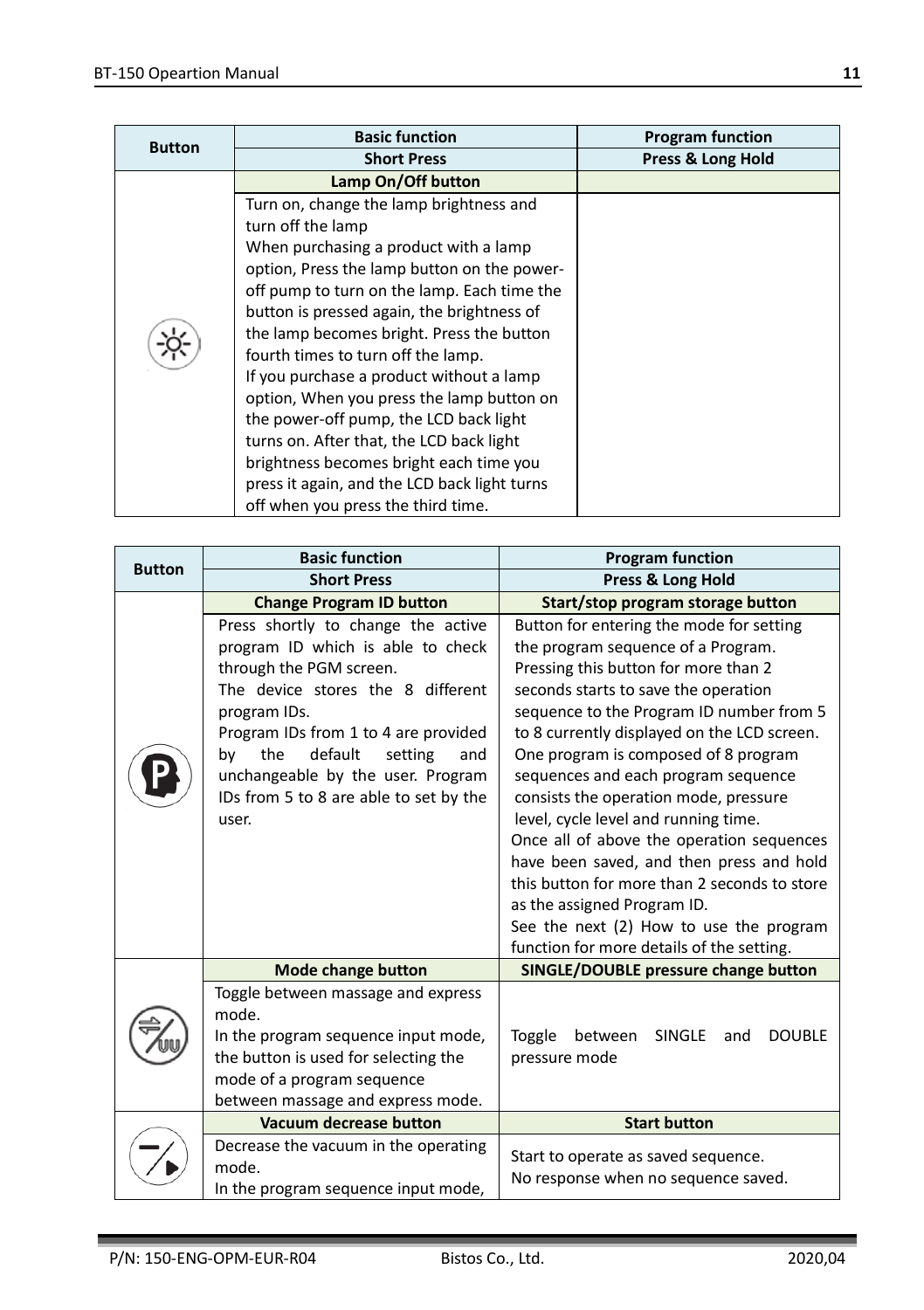| <b>Button</b> | <b>Basic function</b>                                                                                                                                                                                                                                   | <b>Program function</b>                                                                                                                                                                                                                                |
|---------------|---------------------------------------------------------------------------------------------------------------------------------------------------------------------------------------------------------------------------------------------------------|--------------------------------------------------------------------------------------------------------------------------------------------------------------------------------------------------------------------------------------------------------|
|               | <b>Short Press</b>                                                                                                                                                                                                                                      | Press & Long Hold                                                                                                                                                                                                                                      |
|               | the button is used for setting the<br>decreasing value of the pressure level<br>and minute.                                                                                                                                                             |                                                                                                                                                                                                                                                        |
|               | <b>Vacuum increase button</b>                                                                                                                                                                                                                           | <b>Skip button</b>                                                                                                                                                                                                                                     |
|               | Increase the vacuum in the operating<br>mode. (Level $1 \approx 16$ )<br>In the program sequence input mode,<br>the button is used for setting the<br>increasing value of the pressure level<br>and minute.                                             | It is possible to skip a specific operation<br>during<br>sequence<br>program<br>operation<br>sequence reproduction.<br>If this button is pressed for longer than 2<br>seconds during program playback, the<br>current program sequence step is ignored |
|               | <b>Cycle decrease button</b>                                                                                                                                                                                                                            | <b>Stop button</b>                                                                                                                                                                                                                                     |
|               | Increase the speed the operating<br>mode. (Level 1~6 for express mode,<br>Level 1~3 for massage mode)<br>In the program sequence input mode,<br>the button is used for setting the<br>decreasing value of the cycle level<br>and second.                | Stop to operate as saved sequence.<br>No response when not operating according<br>to saved sequence.                                                                                                                                                   |
|               | <b>Cycle increase button</b>                                                                                                                                                                                                                            |                                                                                                                                                                                                                                                        |
|               | Increase the speed in the operating<br>mode. (Level $1 \approx 6$ for express mode,<br>Level1~3 for massage mode)<br>In the program sequence input mode,<br>the button is used for setting the<br>increasing value of the pressure level<br>and minute. |                                                                                                                                                                                                                                                        |

(2) How to use the program function

You can save and restore the convenient and optimum massage/express mode, speed/vacuum level and operating time.

- ① Able to use the below Program IDs provided as the default setting.
	- Program ID number 1 considering the single pumping for mothers with newborn
	- Program ID number 2 considering the dual pumping for mothers with newborn
	- Program ID number 3 considering the single pumping for mothers with infants
	- Program ID number 4 considering the dual pumping for mothers with infants.

Able to set the desired operation sequence to the 5 to 8 Program IDs by the below procedure.

- 2 Select the proper Program ID number  $(\overline{B})$  by pressing the Program ID button  $(\overline{B})$  shortly.
- $\overline{a}$ ) Press the Program ID button ( $\overline{a}$ ) for long to start a mode for setting the operating sequence.
- ④ Able to identify the possible state for input by the blinked box of pressure level ( BB), cycle level ( BB)
- and operating time( $\frac{[8B:BB]}{[8B]}$ ). Entering the next input is made by pressing the Program ID button ( $\bullet$ ) shortly.
- $(S)$  While the box of pressure level  $(B)$  and cycle level  $(B)$  is blinking, start to set each operation  $\sim$

| sequence for a program sequence. The operation mode can select through the Mode change button $(\overline{\ll w})$ .                     |
|------------------------------------------------------------------------------------------------------------------------------------------|
| The Vacuum decrease button $(\sqrt[3]{})$ and Vacuum increase button $(\sqrt[4]{})$ is used to set a decrease and                        |
| increase of the pressure level. The Cycle decrease button $(\bar{\heartsuit})$ and Cycle increase button $(\bar{\heartsuit})$ is used to |
| set a decrease and increase of the cycle level.                                                                                          |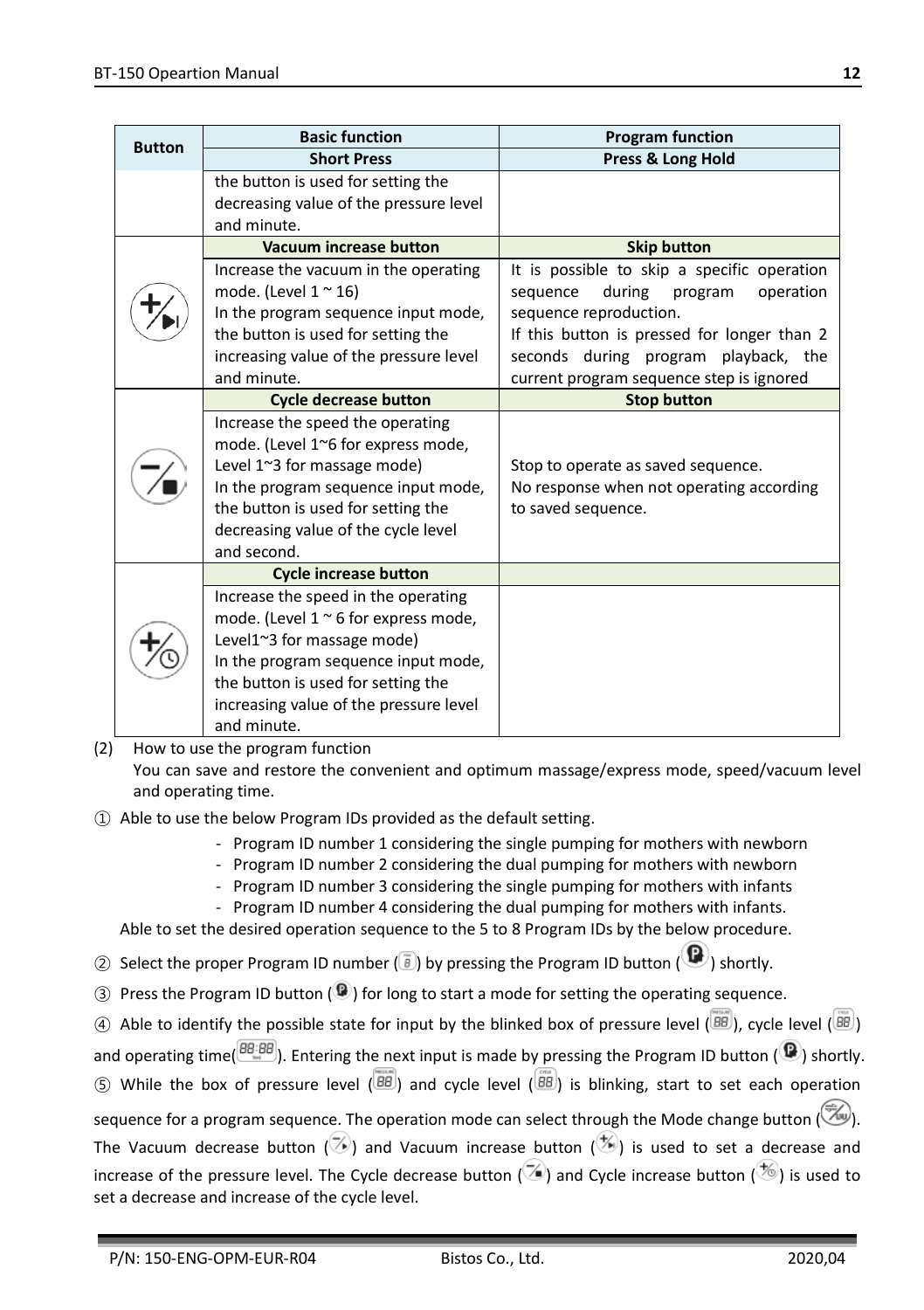$\hat{a}$ ) While the box of operating time  $\hat{a}$  is blinking, start to set the operation time for previously set operation mode, pressure level and cycle level. The Vacuum decrease button  $(\mathbb{Z})$  and Vacuum increase button ( $\langle \hat{\mathcal{D}} \rangle$ ) is used to set a decrease and increase of the minute. And the Cycle decrease button ( $\langle \hat{\mathcal{D}} \rangle$ ) and Cycle increase button ( $\gg$ ) is used to set a decrease and increase of the second.

⑦ If you want to add another program sequence(a next program sequence) within the Program, press the Program ID button ( $\bigcirc$ ) shortly and repeat the above instruction from  $\bigcirc$  to  $\bigcirc$ .

 $\circledR$  When you finish all set for the program sequences, press the Program ID button( $\circledR$ ) for long to exit and store the program sequence input mode.Operate the device the following instruction:

**(9)** The program ID 5 to 8 which have been set up the program sequences through the  $(2)$  to  $(8)$ instruction or the program ID 1 to 4 provided as the default setting are able to play by pressing the Start button  $(\mathbb{Z})$  for long.

⑩ To skip a certain program sequence, press the Skip button  $(\bigstar)$  for long.

- $\Omega$  Anytime, to exit the playing Program, press the Stop button( $\tilde{\triangledown}$ ) for long.
- ⑫ In the operation mode, pressure level and cycle level can change even while playing the program.

## **CAUTION**

Increasing the Frequency might be accompanied by an increase in noise and vibration.

#### **3.5 Essential performance**

The breast pump specifies to limit the vacuum pressure as - 290 mmHg.

## **4. Pumping**

#### **CAUTION**

- Before each use visually inspect the individual components for cracks, chips, tears, discoloration or deterioration. In the event that damage to the device is observed, please discontinue use until the parts have been replaced.
- Clean and sanitize all compartments that come into contact with breast and milk according to this manual before first use and after every use.
- Do not use the components if dirt, mold or other residual is visible when they do not be gone even after clean and sanitizing.
- Do not use the device with a position that air tube or other lines are possible to be entangled. Make sure that the air tubes not to get tangled while double pumping.
- Do not use the device while sleeping or overly drowsy.

#### **4.1 Prepare to pump**

- (1) Wash hands thoroughly (at least one minute) with soap and water before touching the breast and pump parts.
- (2) Check pump set components for wear or damage before use and replace if necessary.
- (3) Make sure that the components that come into contact with breastmilk are cleaned and sanitized appropriately. Assemble the funnel, diaphragm and bottle according to this manual and connect to main body via air tube. As to funnel, choose the proper size by individuals.
- (4) Check the air tube connected tightly to prevent the vacuum leakage. When single pumping covers the auxiliary tubing port with port cover to prevent the air flow into the breast pump.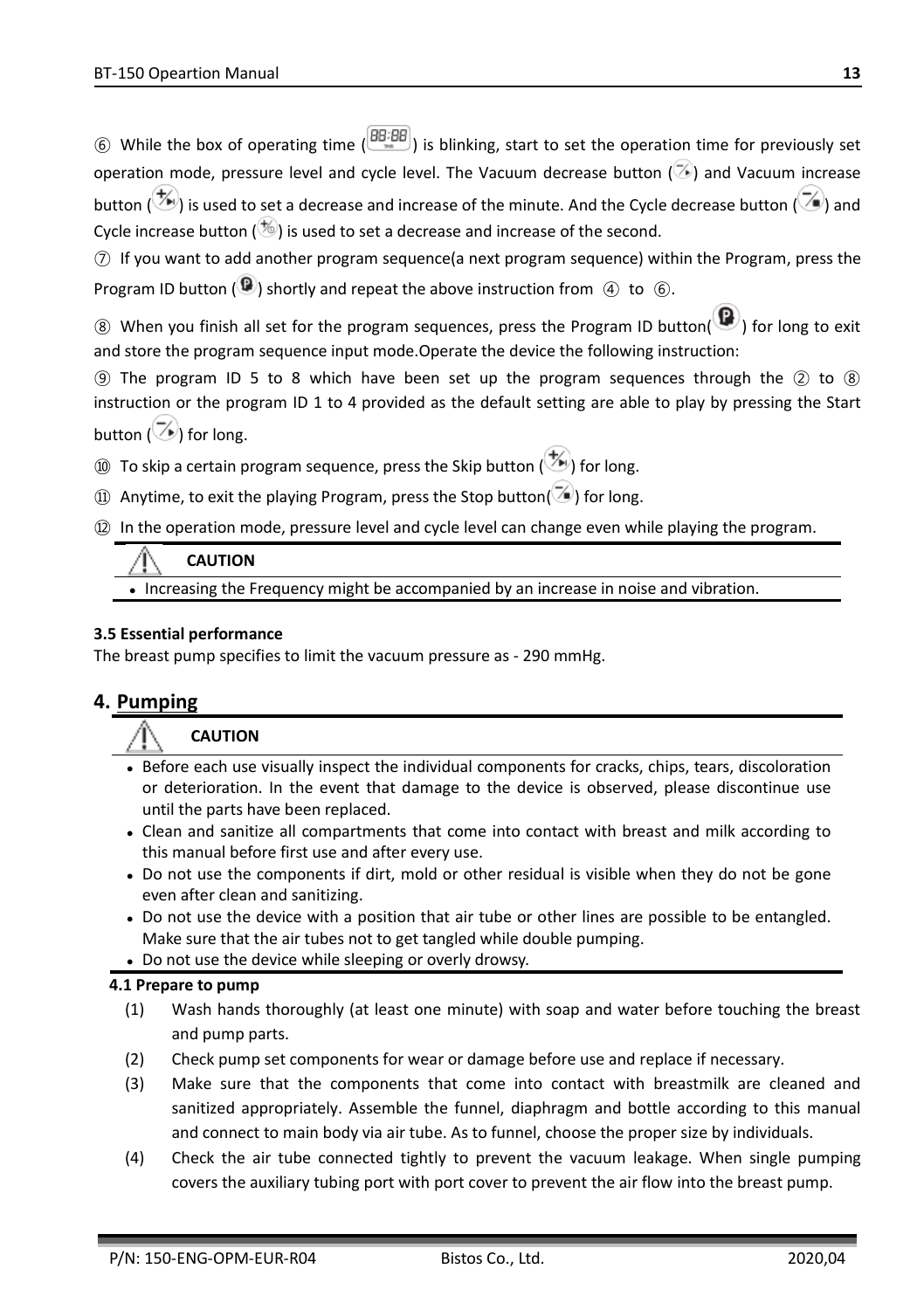- (5) Check the battery capacity and connect the power adapter necessary.
- (6) Massage the breast for about 5 minutes with warm towel to promote expression.

#### **4.2 Pumping**

(1) To prevent the backflow, always pumping while seated.



- (2) Place the funnel on your breast so that your nipple is centered.
- (3) Turn the breast pump on to pumping.
- (4) Adjust the speed/vacuum to a comfortable level. Increase speed/vacuum level until pumping feels slightly uncomfortable (not painful), then decrease it slightly to find the comfortable level.
- (5) Normal pumping times are from 15 minutes to 30 minutes but it can vary individually.
- (6) When the pumping session is over, turn off the power and slide a finger between the funnel and your breast to separate the funnel from your breast.

#### **5. Wash and Sanitize**

- (1) Clean all parts before using the pump for the first time. Especially, all parts that come in contact with breast milk including the bottle set, before the first use, must be place in boiling water for 5 minutes following the '5.2 sanitize' instruction. This is to ensure hygiene.
- (2) Clean the device (main body) after each use with clean and dry towel.

#### **5.1 Wash**

- (1) Disassemble the bottle block for washing.
- (2) Rinse all separated parts that came in contact with breast and breast milk in cool water in order to remove breast milk residue.
- (3) Wash in sink, or
	- Soak all separated parts in warm, soapy water for 5 minutes.
	- Wash each part with a clean dish-cloth or soft brush.
	- Rinse all separate parte with clear water.
- (4) Wash in dishwasher
	- Wash all separated parts on top rack of dishwasher.
	- Allow all breast pump parts to air dry in a clean area.
- (5) Place parts on a clean surface and/or towel.
- (6) Allow all parts to air dry.
- (7) Store dry parts in a clean, cool place when not in use. Do not store wet or damp parts.

| Main body                              | Air tube                                |
|----------------------------------------|-----------------------------------------|
| when dirty wipe with a clean dry towel | Do not clean tubing, replace damaged or |
| after each pumping session             | dirty tubing with a new set             |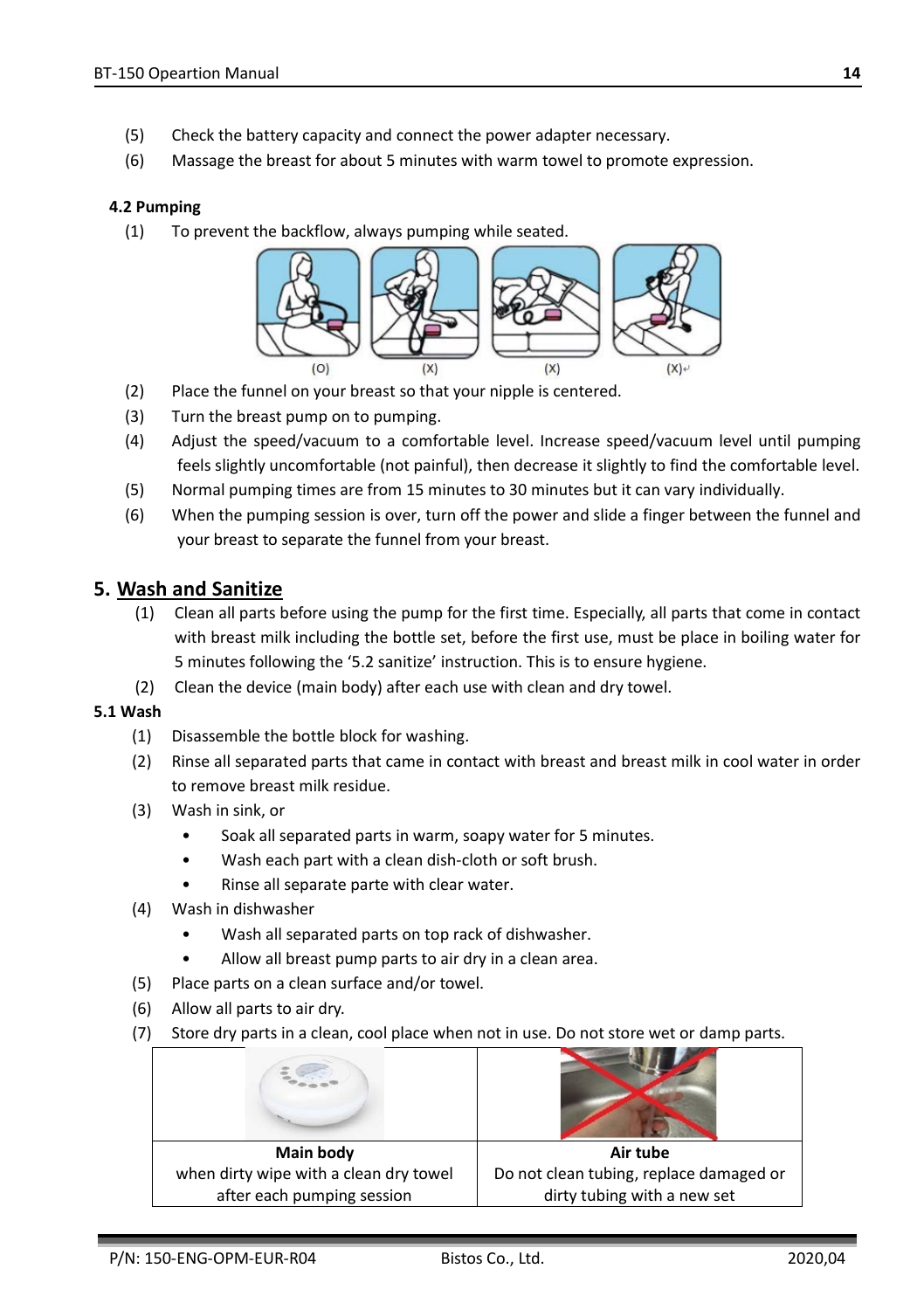## **CAUTION**

- Disassemble and wash all parts that come in contact with the breast and breastmilk immediately after use to avoid dry up of milk residue and to prevent the growth of bacteria.
- Only use drinking-quality water for washing.
- Do not use strong detergent to clean.

#### **5.2 Sanitize**



- (1) Disassemble all parts that come in contact with breastmilk.
- (2) Fill a pot with enough water to cover all parts.
- (3)Boil the water for 5 minutes while parts in the water.
- (4)Allow water to cool and gently remove parts from water with tongs.
- (5) Place parts on a clean surface and/or towel.
- (6)Allow all parts to air dry.
- (7) Store dry parts in a clean, cool place when not in use.

Do not store wet or damp parts. Boiling water

## **6. Storage of breastmilk**

The information below is referenced from website of Office of Women's Health.

Store your breastmilk in clean glass or hard BPA-free plastic bottles with tight-fitting lids. You can also use milk storage bags, which are made for freezing human milk. Do not use disposable bottle liners or other plastic bags to store breastmilk.

#### **After each pumping**

- Label the date on the storage container. Include your child's name if you are giving the milk to a child care provider.
- Gently swirl the container to mix the cream part of the breastmilk that may rise to the top back into the rest of the milk. Do not shake the milk. This can cause some of the milk's valuable parts to break down.
- Refrigerate or chill milk right after it is expressed. You can put it in the refrigerator, place it is a cooler or insulated cooler pack, or freeze it in small (2 to 4 ounce/60 to 110 g) batches for later feeding.

#### **Tips for freezing milk**

- Wait to tighten bottle caps or lids until milk is completely frozen.
- Try to leave an inch or so from the milk to the top of the container because it will expand when freezing.
- Store milk in the back of the freezer, not on the shelf of the freezer door.
- If you are adding expressed breastmilk to a container of already frozen breastmilk, make sure to add a lesser amount than the already frozen amount.

#### **Tips for thawing and warming up milk**

- Clearly label milk containers with the date the milk was expressed. Use the oldest stored milk first.
- Breastmilk does not need to be warmed. Some moms prefer to take the chill off and serve at room temperature. Some moms serve it cold.
- Thaw the bottle or bag of frozen milk (1) by putting it in the refrigerator overnight (24hours), (2) by holding it under warm running water, or (3) by setting it is a container of warm water (over 20 minutes, be careful not to infiltrate water into bag or bottle of breastmilk).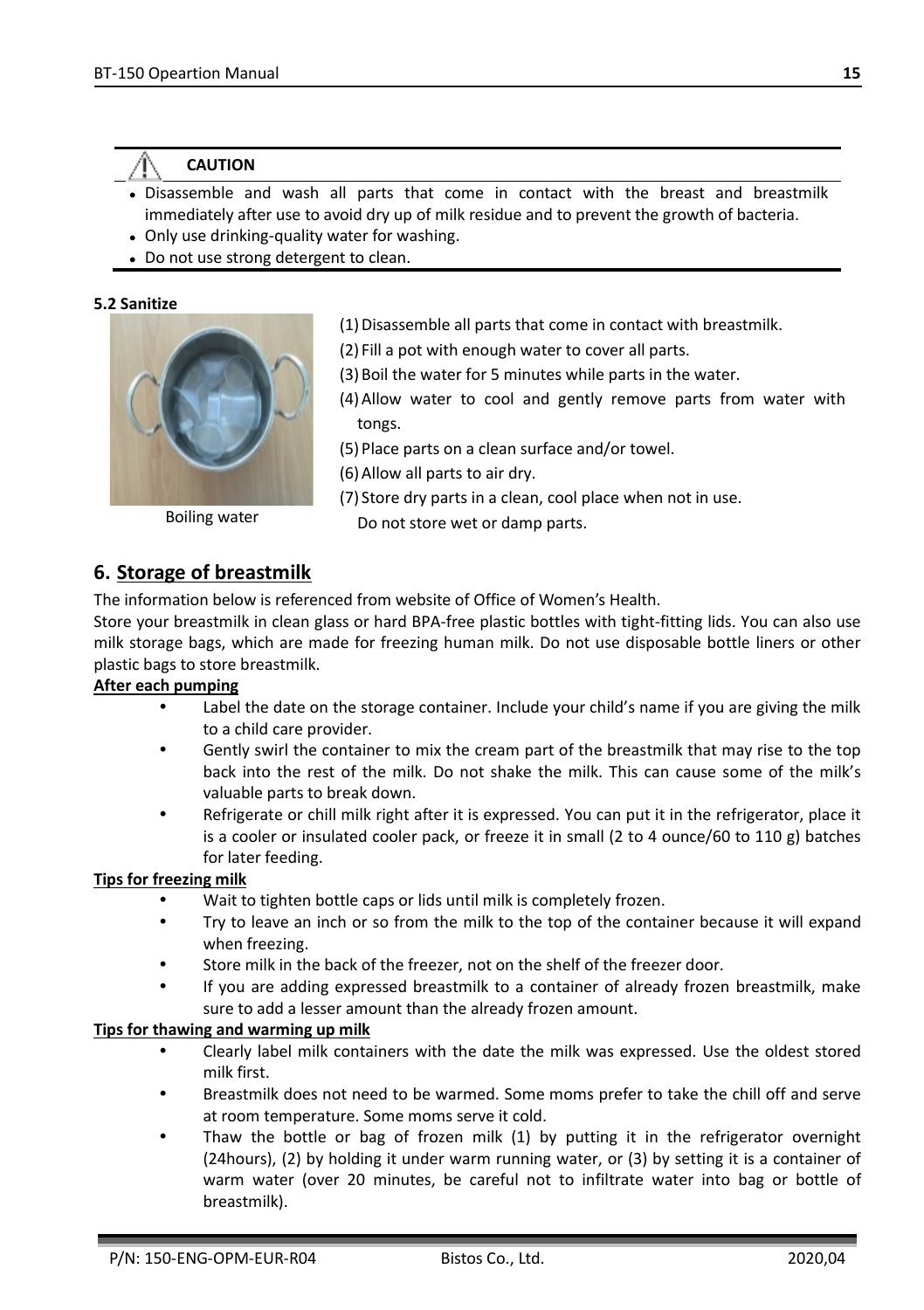- Never put a bottle or bag of breastmilk in the microwave. Microwaving creates hot spots that could cause the burn to the mouth of your baby and damage the milk.
- Swirl the milk, and test the temperature by dropping some on your wrist. The milk should be comfortably warm, not hot.
- Use thawed breast milk within 24 hours. Do not refreeze thawed breastmilk.

| Place           | <b>Temperature</b>                           | How long                                                                                    | <b>Things to Know</b>                                                                                                                                                                                         |
|-----------------|----------------------------------------------|---------------------------------------------------------------------------------------------|---------------------------------------------------------------------------------------------------------------------------------------------------------------------------------------------------------------|
| Countertop,     | Room temp<br>(up to 77°F                     | Up to 3 to 4 hours is<br>best.                                                              | Containers should be covered and<br>kept as cool as possible. Cover the<br>container with a clean cool towel<br>may keep milk cooler. Throw out                                                               |
| table           | $(25^{\circ}$ C))                            | Up to 6 to 8 hours is<br>okay for very clean<br>expressed milk.                             | any leftover milk within 1 to 2<br>hours after the baby is finished<br>feeding.                                                                                                                               |
| Refrigerator    | 39°F(4°C) or<br>colder                       | Up to 3 days is best.<br>Up to 5 days is okay for<br>very clean expressed<br>milk.          | Store milk in the back of the main<br>body of the refrigerator. When at<br>work, you can place your expressed<br>milk in the refrigerator.                                                                    |
| Freezer         | $0^{\circ}$ [ $-18^{\circ}$ C ) or<br>colder | Up to 3-6 months is<br>best.<br>Up to 9 months is okay<br>for very clean<br>expressed milk. | Store milk toward the back of the<br>freezer where the temperature is<br>most constant. Milk stored at 0°F<br>or colder is safe for longer<br>durations, but the quality of the<br>milk might not be as high. |
| Deep<br>freezer | -4°F(-20℃) or<br>colder                      | Up to 6 months.<br>Up to 12 months is<br>okay for very clean<br>expressed milk.             | Store milk toward the back of the<br>freezer where the temperature is<br>most constant. Milk stored at 0°F<br>or colder is safe for longer<br>durations, but the quality of the<br>milk might not be as high. |

# **Guide to storing fresh breastmilk for use with healthy full-term infants**

### **Guide to storing thawed breastmilk**

|                      | Room temperature<br>$(60^{\circ}$ F to 85 $^{\circ}$ F/16 $^{\circ}$ C to 29 $^{\circ}$ C) | Refrigerator<br>$(39^{\circ}F/4^{\circ}C)$ or colder) | Any freezers     |
|----------------------|--------------------------------------------------------------------------------------------|-------------------------------------------------------|------------------|
| Thawed<br>breastmilk | Up to 1 to 2 hours is best. Up<br>to 3 to 4 hours is okay.                                 | 24 hours                                              | Do not refreeze. |

## **7. Trouble shooting**

| No or low expression | Check the power button.<br>Ensure the funnel, diaphragm assembly and bottle<br>٠<br>assembled correctly.                    |  |  |  |
|----------------------|-----------------------------------------------------------------------------------------------------------------------------|--|--|--|
|                      | Inspect all components for tear, cracks or bending.<br>$\bullet$                                                            |  |  |  |
| Battery not charged  | • Check the adapter connected correctly.<br>If you still have a problem with charging, replace the<br>adapter with new one. |  |  |  |
| Does not power on    | Inspect the power on/off button and case for any foreign<br>٠<br>materials.                                                 |  |  |  |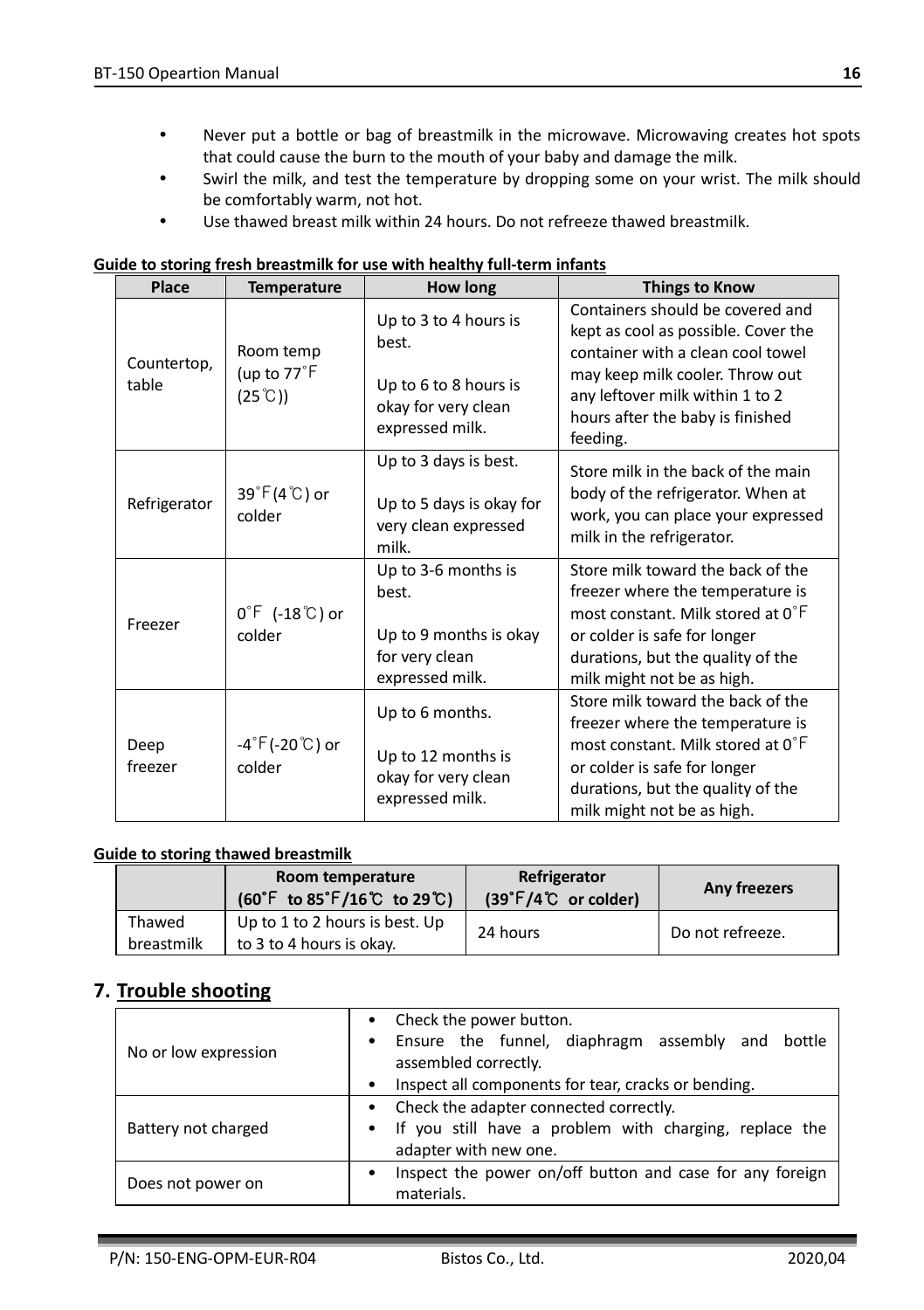| Main body becomes wet                             | Unplug the power adapter from the socket.<br>$\bullet$<br>Turn off the main body.<br>$\bullet$<br>Wipe main body with dry cloth and store the main body in a<br>٠<br>warm, dry place more than 12 hours. |
|---------------------------------------------------|----------------------------------------------------------------------------------------------------------------------------------------------------------------------------------------------------------|
| Breastmilk in tube                                | Turn off the main body.<br>٠<br>Disconnect the air tube from diaphragm top.<br>٠<br>Remove the milk from tube and diaphragm.<br>٠                                                                        |
| Milk flow in reverse direction<br>up to Main Body | Stop using the product immediately.<br>٠<br>Contact service center.<br>٠                                                                                                                                 |

※ *If you have not resolved the problem with breast pump or you have further questions, please contact Bistos customer center.*

# **8. Manufacturer's declaration on EMC**

The electric breast pump needs special precautions regarding EMC (Electromagnetic compatibility) and needs to be used according to the EMC information provided in this user manual. Wireless communications equipment such as wireless home network devices, mobile phones, cordless telephones and their base stations, walkie-talkies can affect the electric breast pump and should be kept at least 1 m away from the equipment. And it does not suitable for use in an MRI environment.

#### **8.1 Electromagnetic emissions**

The electric breast pump is intended for use in the electromagnetic environment specified below. The customer or the user of the electric breast pump should assure that it is used in such an environment.

| <b>Emissions test</b>                                  | Compliance | Electromagnetic environment-guidance                                                                                                                                                                  |
|--------------------------------------------------------|------------|-------------------------------------------------------------------------------------------------------------------------------------------------------------------------------------------------------|
| RF emissions<br>CISPR <sub>11</sub>                    | Group 1    | The electric breast pump uses RF energy<br>only for its internal function. Therefore, its<br>RF emissions are very low and are not likely<br>to cause interference in nearby electronic<br>equipment. |
| RF emissions CISPR 11                                  | Class B    | The electric breast pump is suitable for use                                                                                                                                                          |
| Harmonic emission<br>IEC61000-3-2                      | Class A    | in all establishments, including domestic and<br>those directly connected to the public low-                                                                                                          |
| Voltage fulctuations /flicker<br>emissionsIEC61000-3-3 | Complies   | voltage power supply network that supplies<br>buildings used for domestic purposes.                                                                                                                   |



### **WARNING**

- The electric breast pump should not be used adjacent to or stacked with other equipment. If adjacent or stacked use is necessary, the electric breast pump should be observed to verify normal operation in the configuration in which it will be used.
- Portable RF communications equipment (including peripherals such as antenna cables and external antennas) should be used no closer than 30 cm (12 inches) to any part of the pump, including cables specified by the manufacturer. Otherwise, degradation of the performance of this equipment could result.
- Use of adapter other than those specified or provided by the manufacturer of this equipment could results in increased electromagnetic emissions or decreased electromagnetic immunity of this equipment and result in improper operation.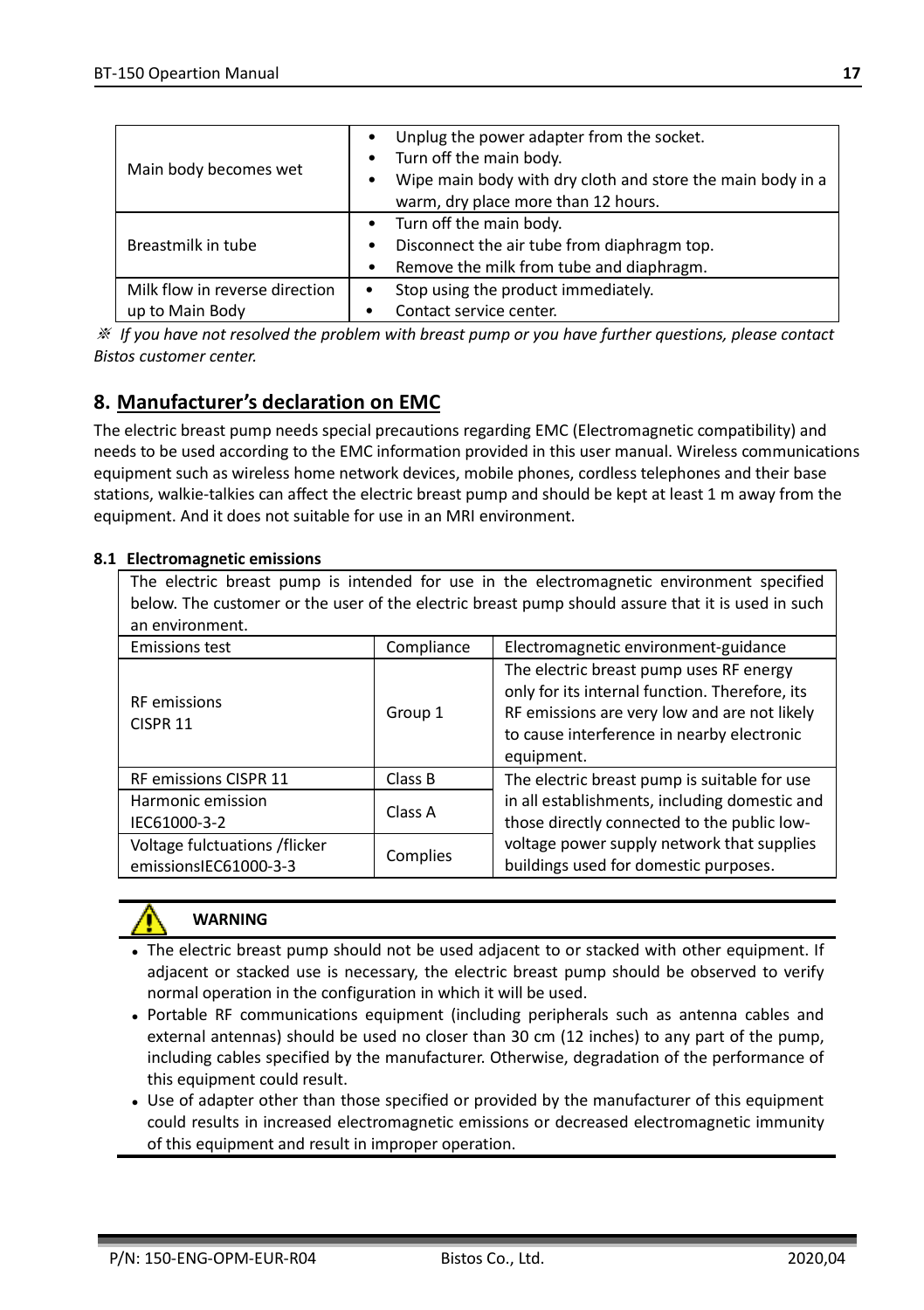#### **8.2 Recommended separation distances between portable and mobile RF communications equipment and the electric breast pump**

The electric breast pump is intended for use in the electromagnetic environment in which radiated RF disturbances are controlled. The customer or the user of the electric breast pump can help prevent electromagnetic interference by maintaining a minimum distance between portable and mobile RF communications equipment and the electric breast pump as recommended below, according to the maximum output power of the communications equipment.

|                          | Separation distance according to frequency of transmitter [m] |                    |                    |
|--------------------------|---------------------------------------------------------------|--------------------|--------------------|
| Rated maximum output     | 150 kHz ~ 80 MHz<br>80 MHz ~ 800 MHz                          |                    | 800 MHz ~ 2.5 GHz  |
| power of transmitter [W] | $d = 1.2 \sqrt{P}$                                            | $d = 1.2 \sqrt{P}$ | $d = 2.3 \sqrt{P}$ |
| 0.01                     | 0.12                                                          | 0.12               | 0.23               |
| 0.1                      | 0.38                                                          | 0.38               | 0.73               |
|                          | 1.2                                                           | 1.2                | 2.3                |
| 10                       | 3.8                                                           | 3.8                | 7.3                |
| 100                      | 12                                                            | 12                 | 23                 |

For transmitters at a maximum output power not listed above, the recommended separation distance *d* in meters (m) can be estimated using the equation applicable to the frequency of the transmitter, where *p* is the maximum output power rating of the transmitter in watts (W) according to the transmitter manufacturer.

NOTE 1) At 80 MHz and 800 MHz, the separation distance for the higher frequency range applies. NOTE2) These guidelines may not apply in all situations. Electromagnetic propagation is affected by absorption and reflection from structures, objects and people.

#### **8.3 Electromagnetic immunity**

The electric breast pump is intended for use in the electromagnetic environment specified below. The customer or the user of the electric breast pump should assure that it is used in such an environment.

| Immunity test                                                                                          | <b>Test level</b>                                                                                                                            | Compliance level                                                                                                                             | Electromagnetic<br>environment-guidance                                                                                                                                                                                        |
|--------------------------------------------------------------------------------------------------------|----------------------------------------------------------------------------------------------------------------------------------------------|----------------------------------------------------------------------------------------------------------------------------------------------|--------------------------------------------------------------------------------------------------------------------------------------------------------------------------------------------------------------------------------|
| Electrostatic<br>discharge(ESD)<br>IEC 61000-4-2                                                       | contact discharge<br>±8kV<br>air discharge:<br>±2kV, ±4kV,<br>±8kV, ±15kV                                                                    | contact discharge<br>±8kV<br>air discharge:<br>±2kV, ±4kV,<br>±8kV, ±15kV                                                                    | Floors should be wood, concrete<br>or ceramic tile. If floors are<br>covered with synthetic material,<br>the relative humidity should be<br>at least 30%.                                                                      |
| <b>Electrical fast</b><br>transient/burs<br>IEC61000-4-4                                               | $± 2$ kV<br>100 kHz repetition<br>frequency                                                                                                  | $± 2$ kV<br>100 kHz repetition<br>frequency                                                                                                  | Mains power quality should be<br>that of a typical commercial or<br>domestic environment.                                                                                                                                      |
| Surge<br>IEC61000-4-5                                                                                  | $\pm$ 0,5 kV, $\pm$ 1 kV<br>Line-to-line                                                                                                     | ± 0,5 kV, ± 1 kV<br>Line-to-line                                                                                                             | Mains power quality should be<br>that of a typical commercial or<br>domestic environment.                                                                                                                                      |
| Voltage dips,<br>short<br>interruptions<br>and voltage<br>variations on<br>power supply<br>input lines | 0 % $U_T$ ; 0,5 cycle<br>At 0°, 45°, 90°, 135°,<br>$180^\circ$ , $225^\circ$ , $270^\circ$ ,<br>and<br>$315^\circ$<br>0% $U_T$ ; 1 cycle and | 0 % $U_T$ ; 0,5 cycle<br>At 0°, 45°, 90°, 135°,<br>$180^\circ$ , $225^\circ$ , $270^\circ$ ,<br>and<br>$315^\circ$<br>0% $U_T$ ; 1 cycle and | Mains power quality should be<br>that of a typical commercial or<br>domestic environment.<br>If the user of the electric breast<br>pump requires continued<br>operation during power mains<br>interruptions, it is recommended |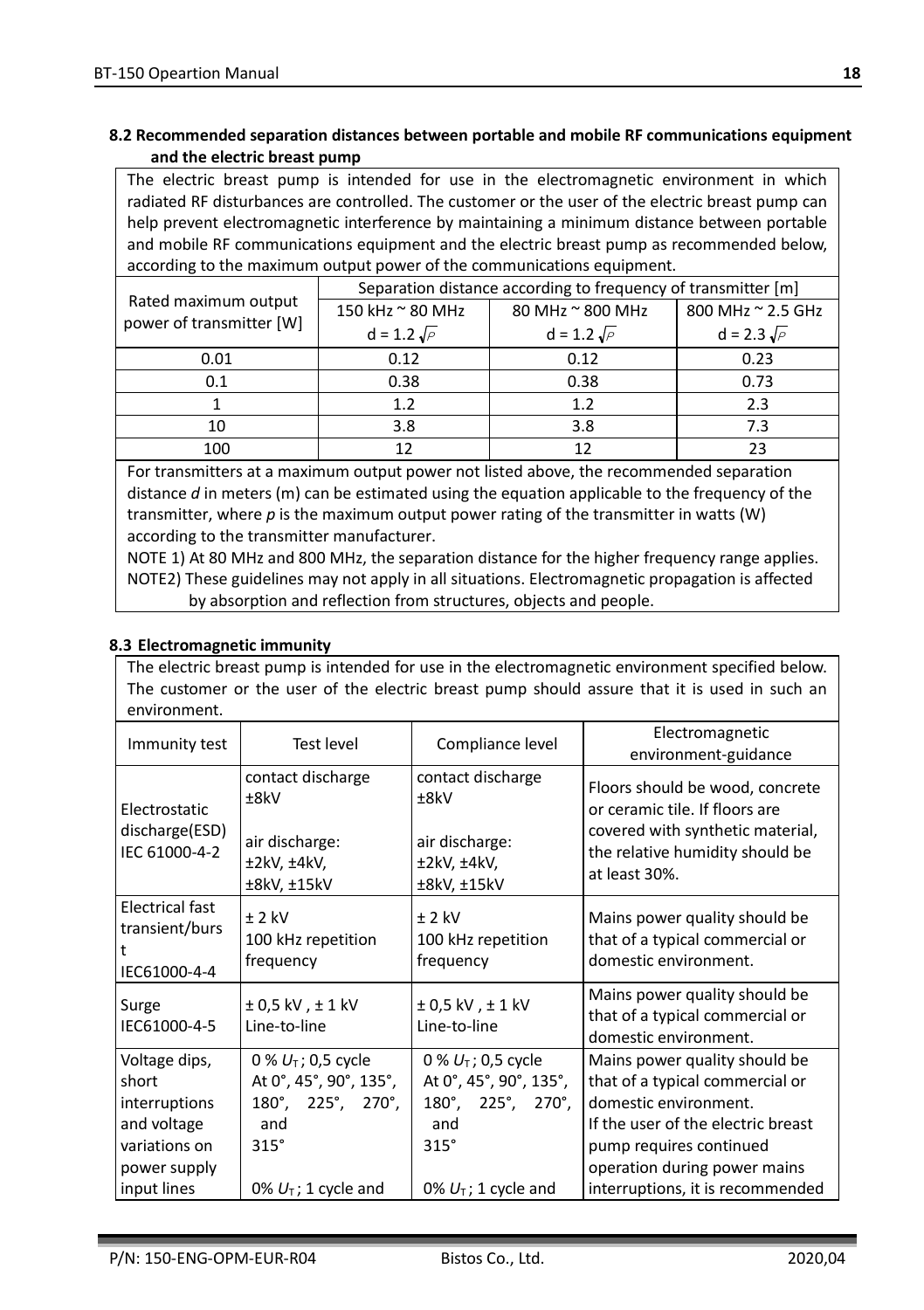| IEC61000-4-11                                                                 | 25/30<br>70% $U_{\text{T}}$ ;<br>cycles<br>Single Phase; at 0°<br>0% $U_T$ ; 250/300<br>cycles | 25/30<br>70% $U_{\text{T}}$ ;<br>cycles<br>Single Phase; at 0°<br>0% $U_T$ ; 250/300<br>cycles | that the electric breast pump is<br>powered from an uninterruptible<br>power supply or a battery.                            |
|-------------------------------------------------------------------------------|------------------------------------------------------------------------------------------------|------------------------------------------------------------------------------------------------|------------------------------------------------------------------------------------------------------------------------------|
|                                                                               | Single Phase; at 0°                                                                            | Single Phase; at 0°                                                                            |                                                                                                                              |
| Power<br>frequency<br>$(50/60$ Hz)<br>magnetic field<br>IEC61000-4-8          | 30 A/m, 50 or 60 Hz                                                                            | 30 A/m, 50 or 60 Hz                                                                            | Power frequency magnetic fields<br>should be at levels characteristic<br>of a typical commercial or<br>domestic environment. |
| NOTE: $U_T$ is the a.c. mains voltage prior to application of the test level. |                                                                                                |                                                                                                |                                                                                                                              |

| Immunity test                                                                                                                                                         | <b>Test level</b>                                                                                      | Compliance level                                                                           | Electromagnetic environment-guidance                                                                                                                                                                                                                                                                                                                                                                                                                                                         |  |
|-----------------------------------------------------------------------------------------------------------------------------------------------------------------------|--------------------------------------------------------------------------------------------------------|--------------------------------------------------------------------------------------------|----------------------------------------------------------------------------------------------------------------------------------------------------------------------------------------------------------------------------------------------------------------------------------------------------------------------------------------------------------------------------------------------------------------------------------------------------------------------------------------------|--|
| <b>Conducted RF</b><br>IEC 61000-4-6                                                                                                                                  | 3 Vrms<br>$150$ kHz to<br>80 MHz<br>6 Vrms in<br><b>ISM</b> bands<br>between<br>0.15 MHz and<br>80 MHz | 3 Vrms<br>150 kHz to<br>80 MHz<br>6 Vrms in ISM<br>bands between<br>0.15 MHz and<br>80 MHz | Portable and mobile RF communications<br>equipment should be used no closer to<br>any part of the electric breast pump,<br>including cables, than the recommended<br>separation distance calculated from the<br>equation applicable to the frequency of<br>the transmitter.<br>Recommended separation distance:<br>$d = 1.2 \sqrt{P}$<br>$d = 1.2 \sqrt{P}$ 80 MHz ~ 800 MHz<br>d = 2.3 $\sqrt{P}$ 800 MHz ~ 2.7 MHz                                                                         |  |
| <b>Radiated RF</b><br>IEC 61000-4-3                                                                                                                                   | 10 V/m<br>80 MHz to<br>2.7 GHz 80%.<br>1 kHz AM<br><b>RF Wireless C</b><br>omm.                        | 10 V/m<br>80 MHz to<br>2.7 GHz 80%,<br>1 kHz AM<br>RF Wireless Comm.                       | where p is the maximum output power<br>rating of the transmitter (W) according to<br>the transmitter manufacturer and d is the<br>recommended separation distance in<br>meters(m)<br>Field strengths from fixed RF transmitters,<br>as determined by an electromagnetic site<br>survey <sup>a</sup> , should be less than the<br>compliance level in each frequency range<br>b<br>Interference may occur in the vicinity of<br>equipment marked with the following<br>symbol:<br>$((\cdot))$ |  |
| NOTE 1) At 80 MHz and 800 MHz, the higher frequency range applies.                                                                                                    |                                                                                                        |                                                                                            |                                                                                                                                                                                                                                                                                                                                                                                                                                                                                              |  |
| NOTE 2)These guidelines may not apply in all situations. Electromagnetic propagation is affected<br>by absorption and reflection from structures, objects and people. |                                                                                                        |                                                                                            |                                                                                                                                                                                                                                                                                                                                                                                                                                                                                              |  |
| <sup>a</sup> Field strengths from fixed transmitters, such as base stations for radio (cellular/cordless)                                                             |                                                                                                        |                                                                                            |                                                                                                                                                                                                                                                                                                                                                                                                                                                                                              |  |
|                                                                                                                                                                       |                                                                                                        |                                                                                            |                                                                                                                                                                                                                                                                                                                                                                                                                                                                                              |  |
|                                                                                                                                                                       |                                                                                                        |                                                                                            | telephones and land mobile radios, amateur radio, AM and FM radio broadcast and TV broadcast<br>cannot be predicted theoretically with accuracy. To assess the electromagnetic environment due                                                                                                                                                                                                                                                                                               |  |

field strength in the location in which the electric breast pump is used exceeds the applicable RF compliance level above, the electric breast pump should be observed to verify normal operation.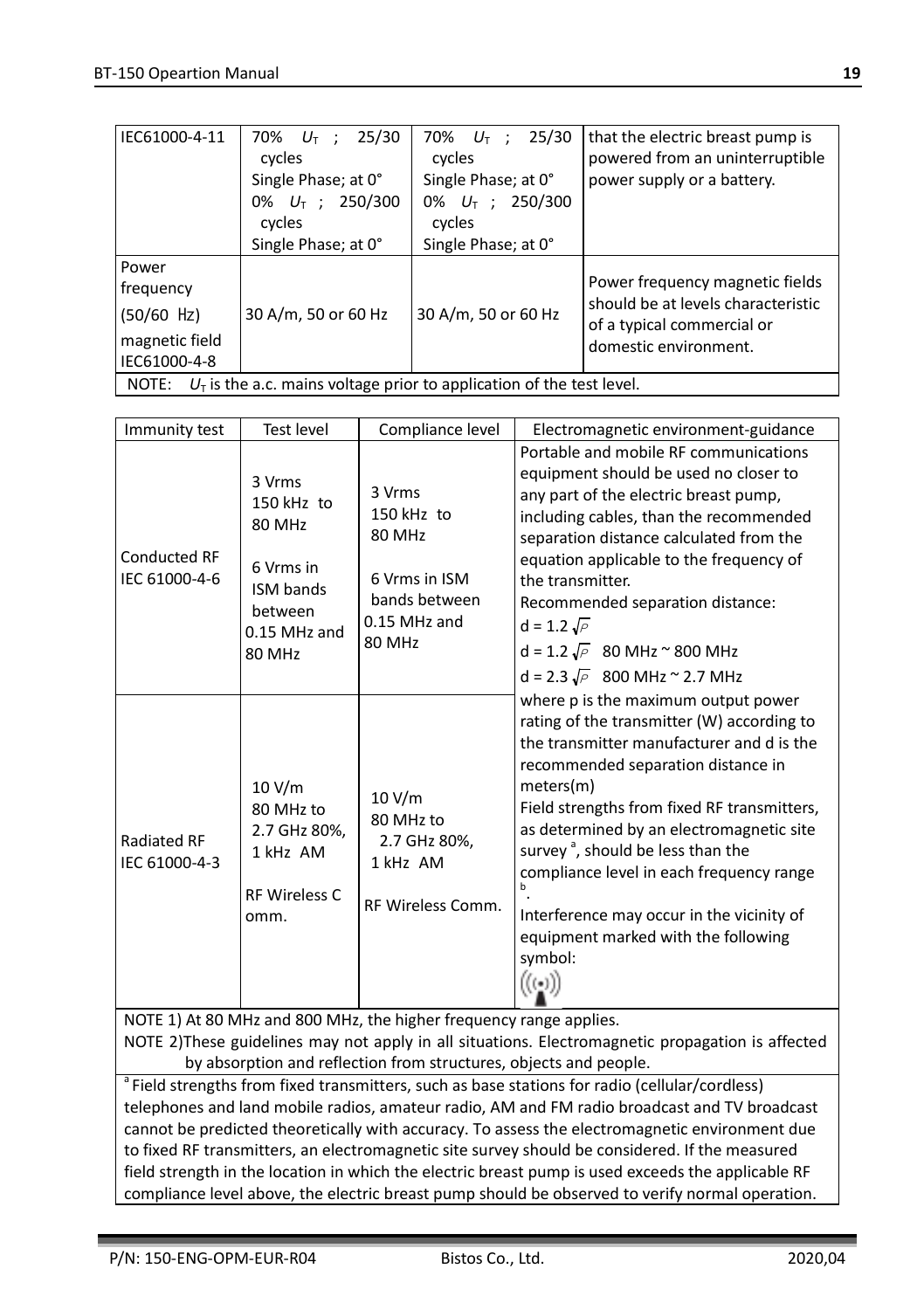If abnormal performance is observed, additional measures may be necessary, such as re-orienting or relocating the electric breast pump.

<sup>b</sup> Over the frequency range 150 kHz to 80 MHz, field strengths should be less than 10 V/m.

#### **WARNING**

 Excessive ambient EM (Electromagnetic) DISTURBANCES can cause the pressure of the unit to be temporarily excessively high or low. Please use in environments below the above test standards.

# **9. Technical specifications**

| <b>Functional Characteristics</b> |                            |                                                                                                                 |  |
|-----------------------------------|----------------------------|-----------------------------------------------------------------------------------------------------------------|--|
| Type                              | Electric Breast Pump       |                                                                                                                 |  |
| Pumping pressure(Vacuum)          | MAX. - 290mmHg             |                                                                                                                 |  |
|                                   | <b>Type</b>                | 6 cm diameter Mono LCD                                                                                          |  |
|                                   | Pressure Level             | Numeric Display                                                                                                 |  |
| Display                           | <b>Operating Time</b>      | Numeric Display (min:sec)                                                                                       |  |
|                                   | <b>Battery Level</b>       | 3 levels                                                                                                        |  |
| Function                          | Mode                       | expression mode<br>16 pressure levels<br>6 cycle levels<br>massage mode<br>16 pressure levels<br>3 cycle levels |  |
|                                   | Auto Shut Off              | 30 minutes                                                                                                      |  |
|                                   | Program                    | 8 Program IDs.<br>8 Program Sequences for each IDs                                                              |  |
|                                   | <b>Backflow protection</b> |                                                                                                                 |  |

| Power                |                                                                                                                                                                      |
|----------------------|----------------------------------------------------------------------------------------------------------------------------------------------------------------------|
| Adaptor              | The certified adaptor in accordance with IEC 60601-1 or IEC<br>60950-1 should be used for electric safety.<br>Input: AC 100 ~ 240V (50/60 Hz)<br>Output: DC 12V/2.0A |
| Main body            | Input: DC12V/1.3A                                                                                                                                                    |
| Rechargeable Battery | 7.4 V Li-ion Polymer 2200 mA                                                                                                                                         |
|                      | Operating Time: 120 min                                                                                                                                              |
|                      | Charging Time: 150 min (100%)                                                                                                                                        |
|                      | Maximum charge-discharge cycles: 300 cycles                                                                                                                          |
|                      |                                                                                                                                                                      |

| <b>Standard Configuration</b> |                     |
|-------------------------------|---------------------|
| Operation manual              | 1ea                 |
| Power Adaptor                 | 1ea                 |
| Funnel & Bottle Set           | 1ea(default: 24 mm) |

| <b>Options</b>            |                           |
|---------------------------|---------------------------|
| <b>Nursing Night Lamp</b> | 3 step brightness control |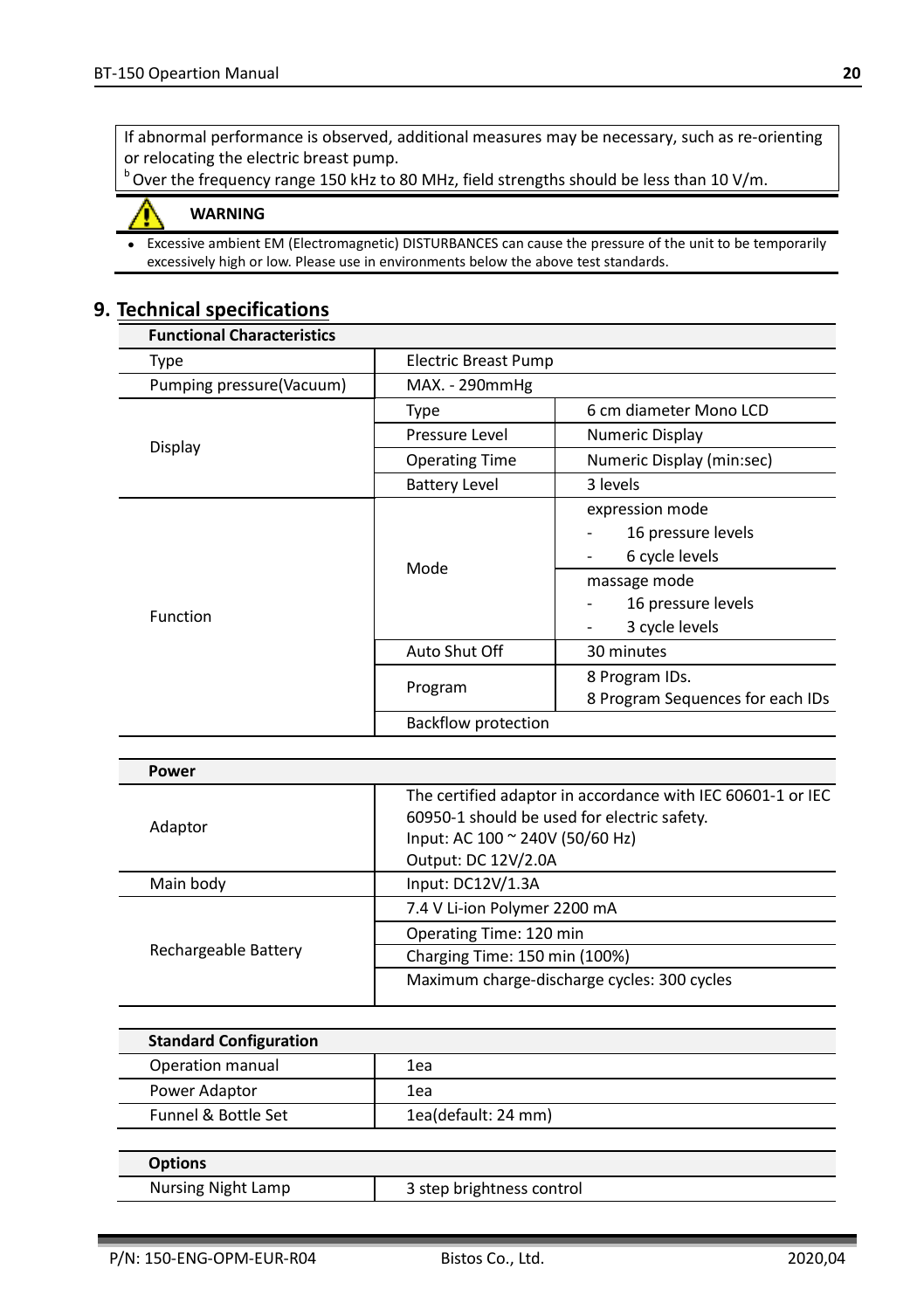| Wireless Interface             | Equipment Description: Bluetooth LE Module<br>Frequency Band of Transmission: 2402~2480MHz(2MHz)<br>Separation, 40 Channel)<br>Frequency Characteristics of the Modulation: GFSK<br>Effective Radiated Power (ERP) : 4.06 dBm EIRP<br>Available devices: CISPR 32 Class-A or higher certified<br>smart phone<br>Certification: RF-EMC: EN 301 489-1 v2.2.0<br>EN 301 489-17 v3.2.0<br>RED: TEC<br>FCC/IC: FCC Part 15 Subpart B<br>RF RSE: EN 300 328 v2.1.1 |
|--------------------------------|--------------------------------------------------------------------------------------------------------------------------------------------------------------------------------------------------------------------------------------------------------------------------------------------------------------------------------------------------------------------------------------------------------------------------------------------------------------|
| <b>Carrying Bag</b>            | 1ea                                                                                                                                                                                                                                                                                                                                                                                                                                                          |
| Funnel                         | 21 mm/24mm/27 mm/32mm                                                                                                                                                                                                                                                                                                                                                                                                                                        |
| Funnel & Bottle Set (for Dual) | Default 24mm funnel                                                                                                                                                                                                                                                                                                                                                                                                                                          |

| Main Unit       | 190(W) x 190(D) x 79(H)mm     |  |
|-----------------|-------------------------------|--|
| Packing         | 277(W) x 194(D) x 183(H)mm    |  |
| Carton Box(4ea) | 570(W) x 405(D) x 205(H)mm    |  |
| Main Unit       | BT-150:800g / BT-150B:790g    |  |
|                 | BT-150L: 795g / BT-150S: 780g |  |
| Packing         | 1.7 <sub>Kg</sub>             |  |
| Carton Box(4ea) | 7.4Kg                         |  |
|                 |                               |  |

| <b>Environmental Conditions</b>       |                                    |  |
|---------------------------------------|------------------------------------|--|
| <b>Operating Temperature</b>          | 10 to 40°C (50 ~ 104°F)            |  |
| <b>Operating Humidity</b>             | $5 \approx 85\%$ non-condensing    |  |
| Atmospheric Pressure for<br>operating | 80kPa ~ 106kpa                     |  |
| Storage Temperature                   | $-20$ to 60°C ( $-4$ $\sim$ 140°F) |  |
| <b>Storage Humidity</b>               | $0 \approx 95\%$ non-condensing    |  |
| Atmospheric Pressure for<br>storage   | 70kPa ~ 106kpa                     |  |

| Performance                            | Suction cycle     | Vacuum level (negative mmHg) |                |
|----------------------------------------|-------------------|------------------------------|----------------|
| <b>Characteristics</b>                 | (cycles/min)      | Single pumping               | Double pumping |
| Massage mode<br>(at level 1)           | 70/80/90          | 50                           | 30             |
| Massage mode<br>(at level 16)          | 70/80/90          | 230                          | 150            |
| <b>Expression mode</b><br>(at level 1) | 35/40/45/50/55/60 | 50                           | 30             |
| High expression<br>(at level 16)       | 35/40/45/50/55/60 | 250                          | 200            |